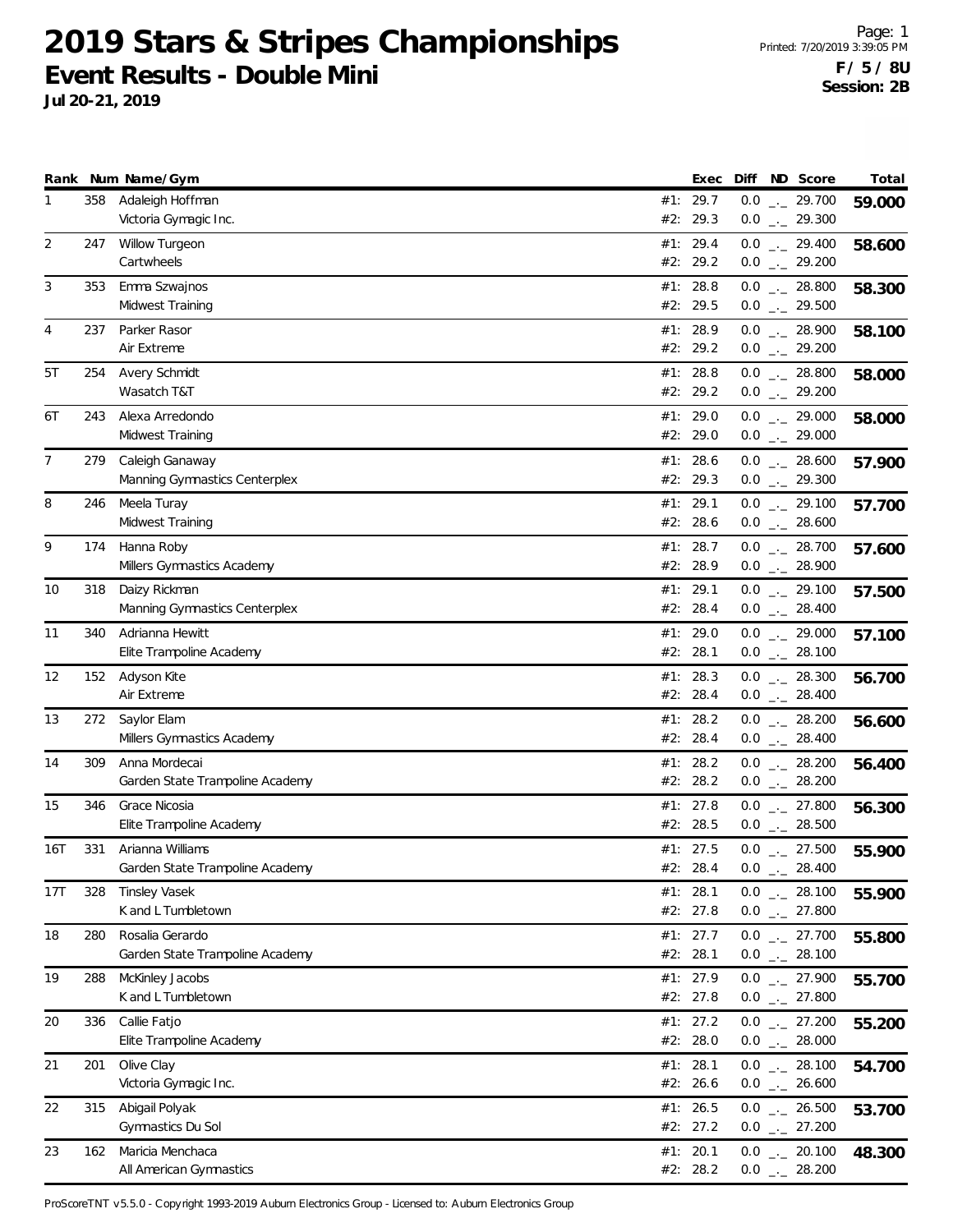|    |       | Rank Num Name/Gym                        |  |  | Exec Diff ND Score            | Total                                      |
|----|-------|------------------------------------------|--|--|-------------------------------|--------------------------------------------|
| 24 | - 147 | Hadley Jossart                           |  |  |                               | #1: 28.2  0.0 -0.3  27.900  48.100         |
|    |       | M and M Gymnastics                       |  |  | $#2: 20.2 \t 0.0 \t . 20.200$ |                                            |
| 25 |       | 292 Maya Kowaleviocz                     |  |  |                               | #1: 27.5  0.0 $\frac{1}{2}$ 27.500  48.000 |
|    |       | Westminster School of Gymnastics and Che |  |  | #2: 20.5 0.0 . 20.500         |                                            |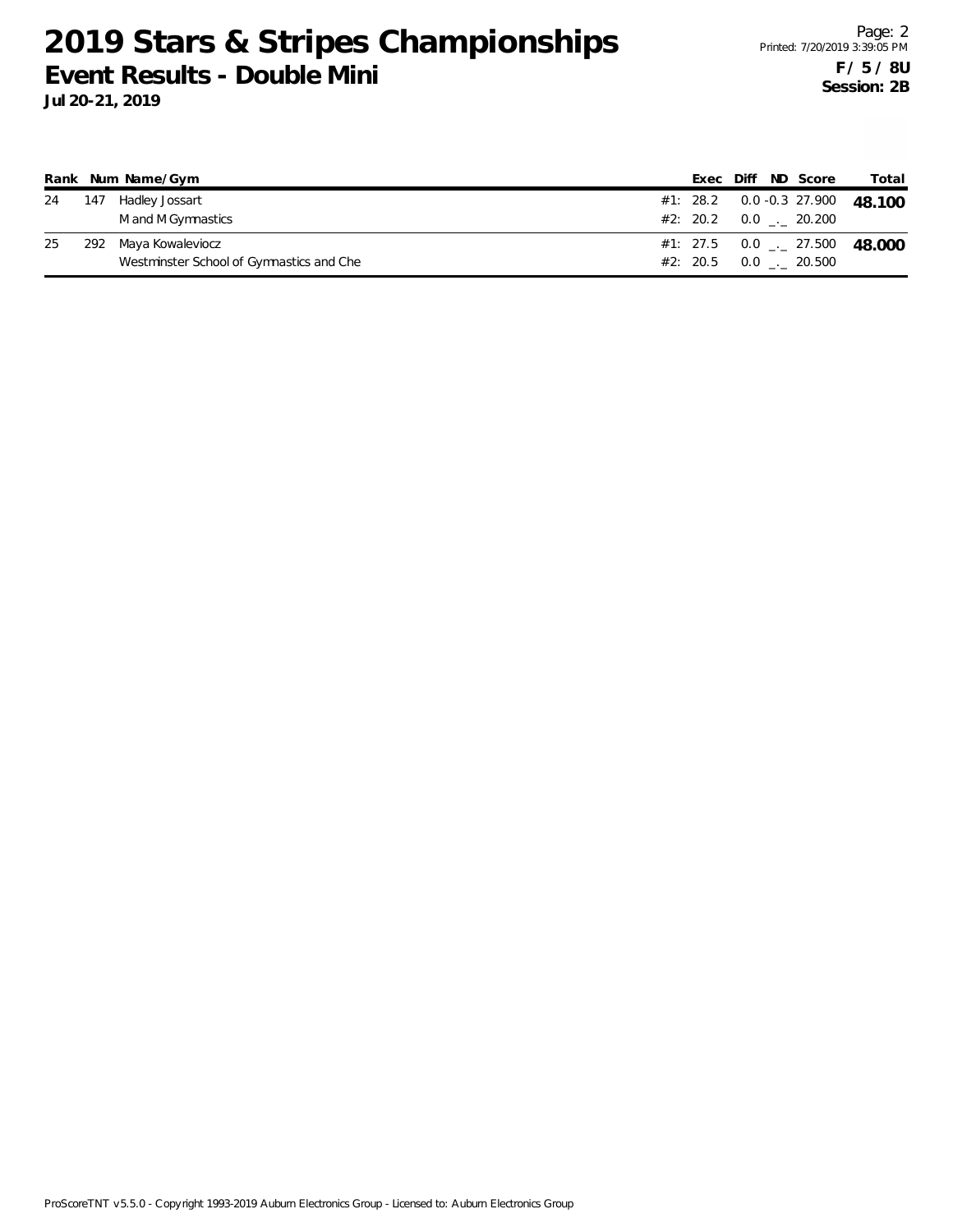|   |     | Rank Num Name/Gym                                              | Exec                 | Diff | ND Score                                   | Total  |
|---|-----|----------------------------------------------------------------|----------------------|------|--------------------------------------------|--------|
|   | 347 | Yury Popov<br>Gymnastics Du Sol                                | #1: 28.3<br>#2: 27.9 |      | $0.0$ $0.0$ 28.300<br>$0.0$ $0.0$ $27.900$ | 56.200 |
| 2 | 166 | Wyatt Otto<br>Extreme Cheer and Tumble                         | #1: 27.8<br>#2: 28.1 |      | 0.0 0.0 27.800<br>0.0 0.0 28.100           | 55.900 |
| 3 | 301 | Julian Marmalyukov<br>Westminster School of Gymnastics and Che | #1: 27.5<br>#2: 28.2 |      | 0.0 0.0 27.500<br>$0.0$ $0.0$ 28.200       | 55.700 |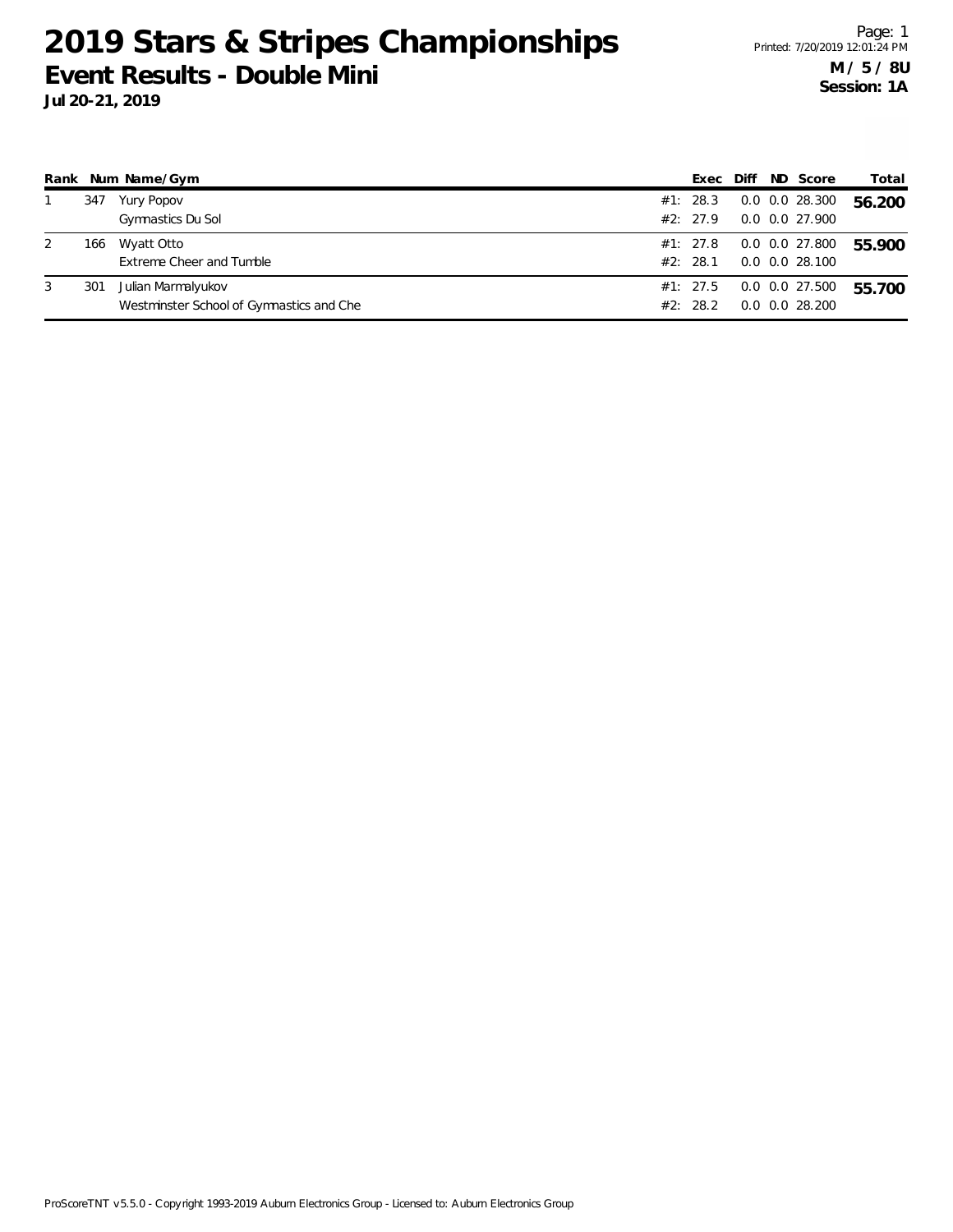**Jul 20-21, 2019**

|            |     | Rank Num Name/Gym                                           |            | Exec                   | Diff | ND Score                                 | Total  |
|------------|-----|-------------------------------------------------------------|------------|------------------------|------|------------------------------------------|--------|
| 1          | 250 | Marley Fogerson<br><b>TexStar Athletics</b>                 | #2:        | #1: 28.8<br>28.9       |      | $0.0$ $0.0$ 28.800<br>0.0 0.0 28.900     | 57.700 |
| 2T         | 114 | Reagan Crum<br>Zero Gravity Gymnastics and Cheer            | #1:<br>#2: | 28.3<br>29.0           |      | $0.0$ $0.0$ 28.300<br>$0.0$ $0.0$ 29.000 | 57.300 |
| 3T         | 305 | Alyssa Medina<br>Tenacious T&T                              |            | #1: 28.8<br>#2: 28.5   |      | $0.0$ $0.0$ 28.800<br>$0.0$ $0.0$ 28.500 | 57.300 |
| 4          | 181 | Landree Slaughter<br>Millers Gymnastics Academy             | #1:<br>#2: | 28.4<br>28.8           |      | $0.0$ _ 28.400<br>$0.0$ $0.0$ 28.800     | 57.200 |
| 5          | 263 | Noiella Caruso<br>Garden State Trampoline Academy           | #1:<br>#2: | 28.4<br>28.6           |      | $0.0$ $0.0$ 28.400<br>$0.0$ $0.0$ 28.600 | 57.000 |
| 6T         | 124 | Grace Encalade<br>Eagle Gymnastics Academy                  | #1:        | 28.2<br>#2: 28.7       |      | $0.0$ $0.0$ 28.200<br>0.0 0.0 28.700     | 56.900 |
| 7T         | 220 | Jasmine Li<br>Southlake Gymnastics Academy                  | #1:<br>#2: | 28.4<br>28.5           |      | $0.0$ _ 28.400<br>$0.0$ $0.0$ 28.500     | 56.900 |
| 8*         | 244 | Molly Maberry<br>Air Extreme                                | #1:<br>#2: | 28.2<br>28.6           |      | $0.0$ $0.0$ 28.200<br>$0.0$ $0.0$ 28.600 | 56.800 |
| $8*$       | 349 | Hayden Rother<br>K and L Tumbletown                         | #1:        | 28.2<br>#2: 28.6       |      | $0.0$ $0.0$ 28.200<br>$0.0$ $0.0$ 28.600 | 56.800 |
| 10T        | 197 | Presley Rother<br>K and L Tumbletown                        |            | #1: 28.3<br>#2: 28.5   |      | 0.0 0.0 28.300<br>$0.0$ $0.0$ 28.500     | 56.800 |
| 11T        | 138 | Savannah Hastings<br>Elmwood Gymnastics                     | #1:        | 28.5<br>#2: 28.3       |      | $0.0$ $0.0$ 28.500<br>$0.0$ $0.0$ 28.300 | 56.800 |
| 12T        | 192 | Caybree Camarillo<br>All American Gymnastics                | #1:        | 27.8<br>#2: 28.8       |      | $0.0$ $0.0$ 27.800<br>$0.0$ $0.0$ 28.800 | 56.600 |
| 13T        | 211 | J'Lee England<br>Taylor Tumbling                            |            | #1: 28.2<br>#2: 28.4   |      | $0.0$ $0.0$ 28.200<br>$0.0$ $0.0$ 28.400 | 56.600 |
| 14T        | 314 | Peyton Osmond<br>Jersey Jets Gymnastics                     |            | #1: 28.4<br>#2: 28.2   |      | $0.0$ $0.0$ 28.400<br>$0.0$ $0.0$ 28.200 | 56.600 |
| 15T        | 242 | Morgan Walk<br>Dreams Gymnastics Center                     | #1:<br>#2: | 28.4<br>28.4           |      | $0.0 - 0.3 28.100$<br>$0.0$ $0.0$ 28.400 | 56.500 |
| 16T        | 126 | Lily Foulk<br>Integrity Athletics                           |            | #1: 28.4<br>#2: 28.1   |      | $0.0$ $0.0$ 28.400<br>$0.0$ $0.0$ 28.100 | 56.500 |
| 17T        | 241 | Raley Valdez<br>Texas Tumbleweeds                           |            | #1: 28.6<br>#2: 27.9   |      | $0.0$ _ 28.600<br>0.0 0.0 27.900         | 56.500 |
| <b>18T</b> | 359 | Bella Bludau<br>K and L Tumbletown                          |            | #1: 28.1<br>#2: 28.3   |      | $0.0$ $0.0$ 28.100<br>$0.0$ $0.0$ 28.300 | 56.400 |
| 19T        | 352 | Aleksandra Spangler<br>Merino Trampoline Gymnastics Academy |            | #1: 28.2<br>#2: 28.2   |      | $0.0$ $0.0$ 28.200<br>0.0 0.0 28.200     | 56.400 |
| 20T        | 245 | Peija Reed<br>Air Extreme                                   | #1:        | 28.0<br>#2: 28.3       |      | $0.0$ $0.0$ 28.000<br>0.0 0.0 28.300     | 56.300 |
| $20*$      | 148 | Paisley Keese<br>Legacy Elite Athletics                     |            | #1: 28.3<br>#2: 28.0   |      | 0.0 0.0 28.300<br>$0.0$ $0.0$ 28.000     | 56.300 |
| $20*$      | 107 | Emmersyn Borges<br>Funtastic Gymnastics                     |            | #1: 28.3<br>#2: 28.0   |      | 0.0 0.0 28.300<br>$0.0$ $0.0$ 28.000     | 56.300 |
| 23T        | 150 | Breckyn Kiefer<br>Carpenter Center Power Tumblers           |            | #1: $27.8$<br>#2: 28.3 |      | 0.0 0.0 27.800<br>0.0 0.0 28.300         | 56.100 |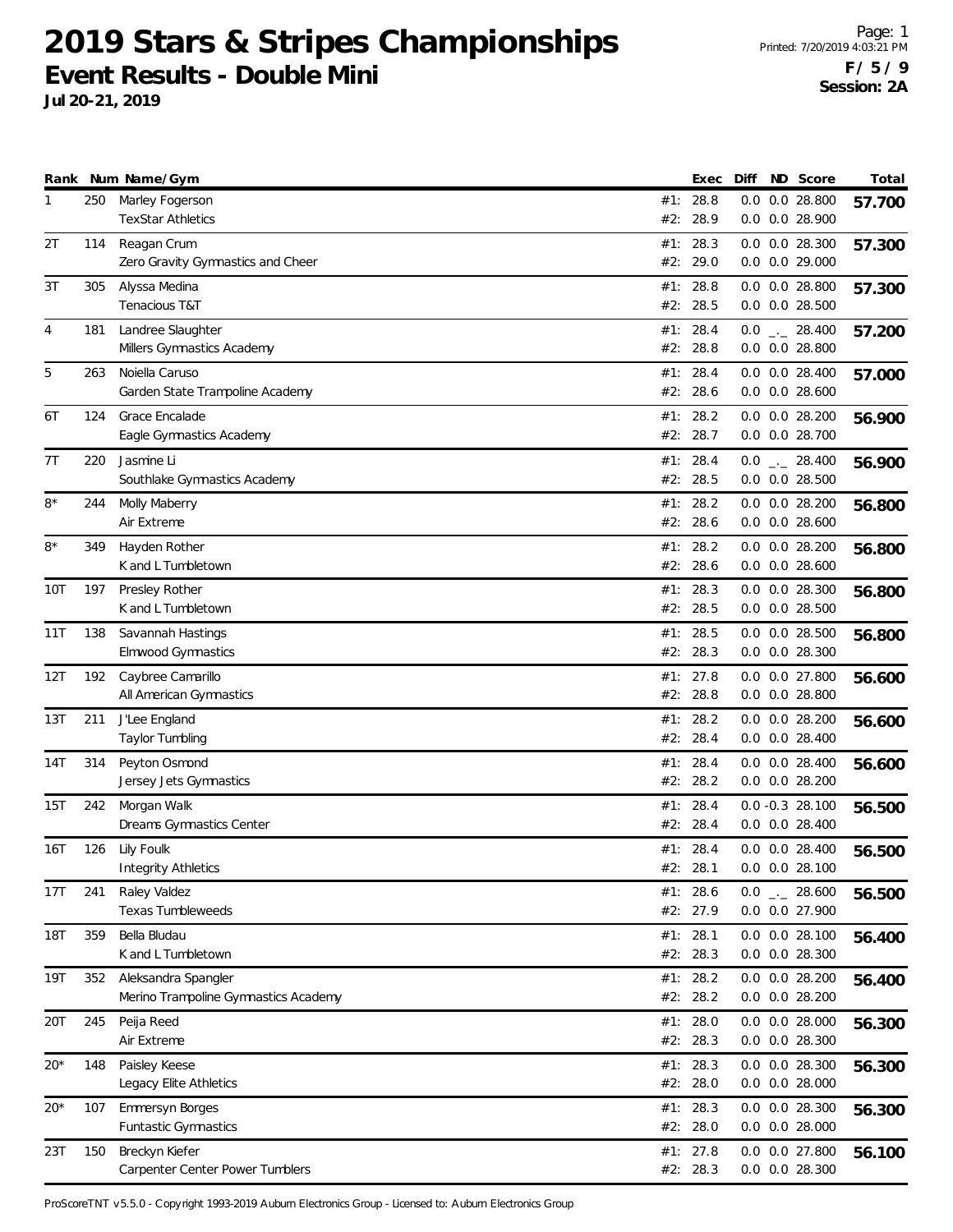|       |     | Rank Num Name/Gym                                   |     | Exec                 | Diff | ND Score                                 | Total  |
|-------|-----|-----------------------------------------------------|-----|----------------------|------|------------------------------------------|--------|
| 24T   | 177 | Olivia Salisbury                                    |     | #1: 27.9             |      | 0.0 0.0 27.900                           | 56.100 |
|       |     | Carpenter Center Power Tumblers                     | #2: | 28.2                 |      | $0.0$ $0.0$ 28.200                       |        |
| 25T   | 217 | Emery Kennedy                                       | #1: | 28.3                 |      | 0.0 0.0 28.300                           | 56.100 |
|       |     | K and L Tumbletown                                  | #2: | 27.8                 |      | 0.0 0.0 27.800                           |        |
|       |     | Jenna Trammell                                      |     |                      |      |                                          |        |
| 26T   | 185 | Texas Tumblers Gymnastics                           |     | #1: 28.5<br>#2: 27.6 |      | $0.0$ $0.0$ 28.500<br>$0.0$ $0.0$ 27.600 | 56.100 |
|       |     |                                                     |     |                      |      |                                          |        |
| 27    | 140 | Ashlynn Hebison                                     | #1: | 28.6                 |      | $0.0 -0.9$ 27.700                        | 56.000 |
|       |     | Air Extreme                                         |     | #2: 28.3             |      | $0.0$ $0.0$ 28.300                       |        |
| 28T   | 175 | Emori Rodriguez                                     |     | #1: 28.2             |      | $0.0$ $0.0$ 28.200                       | 55.900 |
|       |     | K and L Tumbletown                                  | #2: | 28.6                 |      | $0.0 - 0.9 27.700$                       |        |
| 29T   | 296 | Cambry Loffler                                      |     | #1: 28.0             |      | $0.0$ $0.0$ 28.000                       | 55.900 |
|       |     | Millers Gymnastics Academy                          |     | #2: 27.9             |      | 0.0 0.0 27.900                           |        |
| 30T   | 361 | <b>Blair Dinger</b>                                 |     | #1: 28.5             |      | 0.0 0.0 28.500                           | 55.900 |
|       |     | Legacy Elite Athletics                              |     | #2: 27.4             |      | 0.0 0.0 27.400                           |        |
| 31    | 373 | Raleigh Thrasher-Siegfried                          |     | #1: 28.0             |      | $0.0$ $0.0$ 28.000                       | 55.800 |
|       |     | <b>High Point Athletics</b>                         |     | #2: 27.8             |      | 0.0 0.0 27.800                           |        |
| 32    | 345 | <b>Taylor Moran</b>                                 |     | #1: 27.5             |      | 0.0 0.0 27.500                           |        |
|       |     | Elite Trampoline Academy                            |     | #2: 28.2             |      | 0.0 0.0 28.200                           | 55.700 |
|       |     |                                                     |     |                      |      |                                          |        |
| 33    | 113 | Caidynn Carr                                        | #1: | 28.3                 |      | $0.0$ _ 28.300                           | 55.500 |
|       |     | Trevino's Gymnastics                                |     | #2: 28.1             |      | $0.0 - 0.9 27.200$                       |        |
| 34T   | 360 | Kate Burnham                                        |     | #1: 27.6             |      | 0.0 0.0 27.600                           | 55.400 |
|       |     | Legacy Elite Athletics                              |     | #2: 27.8             |      | $0.0$ $0.0$ 27.800                       |        |
| 35T   | 224 | Chloe Territo                                       |     | #1: 27.7             |      | 0.0 0.0 27.700                           | 55.400 |
|       |     | <b>Texas Twisters</b>                               |     | #2: 27.7             |      | 0.0 0.0 27.700                           |        |
| $36*$ | 362 | London Fails                                        |     | #1: 27.6             |      | 0.0 0.0 27.600                           | 55.300 |
|       |     | <b>Texas Twisters</b>                               |     | #2: 27.7             |      | 0.0 0.0 27.700                           |        |
| $36*$ | 132 | Jordyn Hafeman                                      |     | #1: 27.6             |      | $0.0$ $0.0$ 27.600                       | 55.300 |
|       |     | Carpenter Center Power Tumblers                     |     | #2: 27.7             |      | 0.0 0.0 27.700                           |        |
| 38T   | 366 | Hadley Martin                                       |     | #1: 27.9             |      | 0.0 0.0 27.900                           | 55.300 |
|       |     | Legacy Elite Athletics                              |     | #2: 27.4             |      | 0.0 0.0 27.400                           |        |
| 39    | 203 | Adwen Barstow                                       |     | #1: 28.2             |      | $0.0$ $0.0$ 28.200                       | 55.200 |
|       |     | Amplify Gymnastics                                  |     | #2: 27.9             |      | $0.0 -0.9 27.000$                        |        |
|       | 158 |                                                     |     | #1: 26.9             |      | 0.0 0.0 26.900                           |        |
| 40T   |     | Hayden Mathiason<br>Carpenter Center Power Tumblers |     | #2: 28.2             |      | 0.0 0.0 28.200                           | 55.100 |
|       |     |                                                     |     |                      |      |                                          |        |
| 41T   | 208 | Melody Carrera                                      |     | #1: 28.3             |      | 0.0 0.0 28.300                           | 55.100 |
|       |     | Taylor Tumbling                                     |     | #2: 27.7             |      | $0.0 - 0.9 26.800$                       |        |
| 42T   | 215 | Kaitlyn Hernandez-Nunez                             |     | #1: 20.1             |      | $0.0$ $0.0$ 20.100                       | 48.700 |
|       |     | Elmwood Gymnastics                                  |     | #2: 28.6             |      | $0.0$ $0.0$ 28.600                       |        |
| 43T   | 368 | Davyn Mccrory                                       |     | #1: 28.3             |      | 0.0 0.0 28.300                           | 48.700 |
|       |     | Maverick All Star Tumblers                          |     | #2: 20.4             |      | $0.0$ $0.0$ 20.400                       |        |
| 44    | 282 | Zoey Goodman                                        |     | #1: 27.9             |      | 0.0 0.0 27.900                           | 48.100 |
|       |     | Millers Gymnastics Academy                          |     | #2: 20.2             |      | $0.0$ $0.0$ $20.200$                     |        |
| 45    | 169 | Gianna Pickett                                      |     | #1: $20.4$           |      | $0.0$ $0.0$ 20.400                       | 47.400 |
|       |     | Tenacious T&T                                       |     | #2: 27.9             |      | $0.0 -0.9 27.000$                        |        |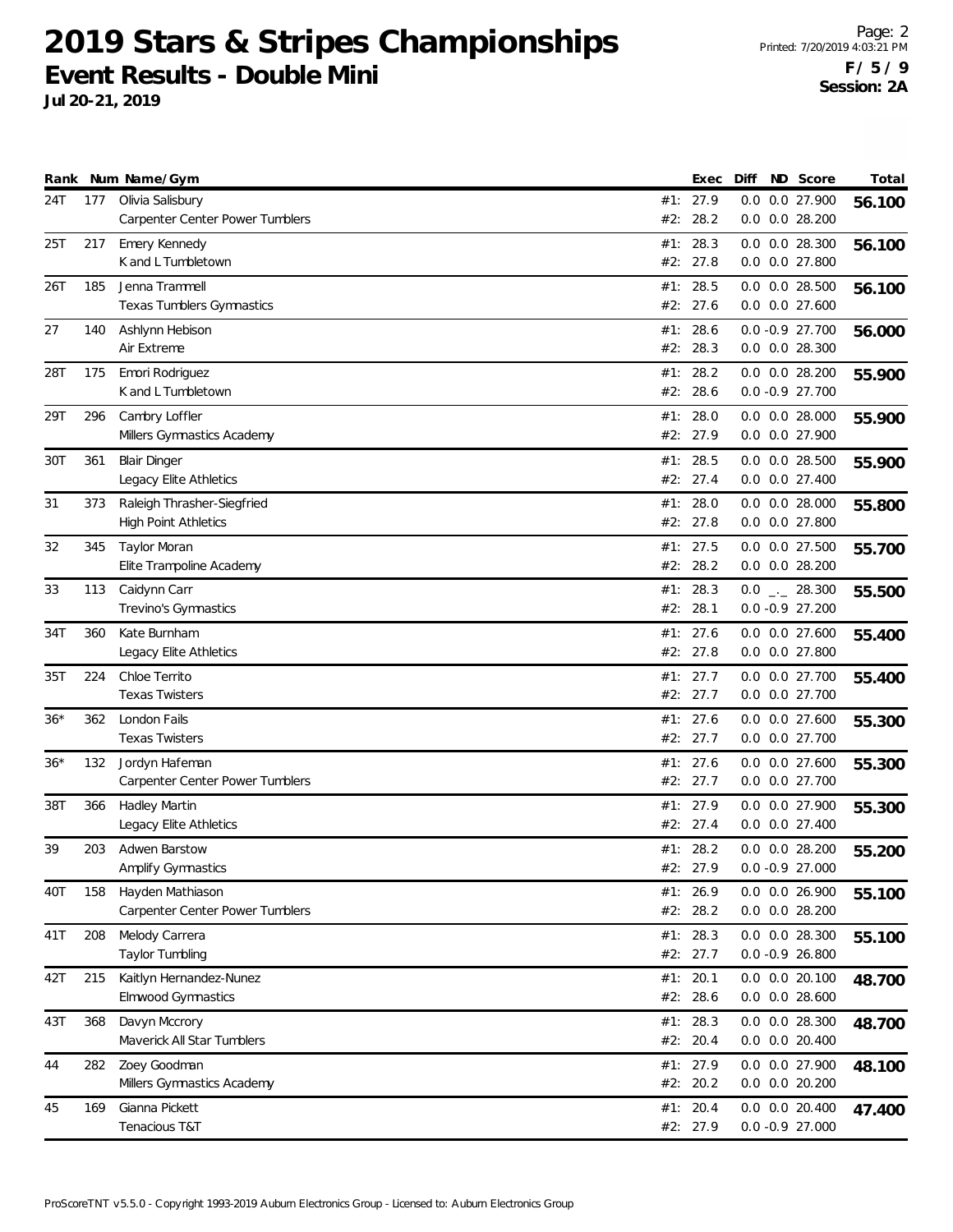**Jul 20-21, 2019**

|            |     | Rank Num Name/Gym                               |     | Exec                 | Diff | ND Score                                              | Total  |
|------------|-----|-------------------------------------------------|-----|----------------------|------|-------------------------------------------------------|--------|
| 1          | 103 | Bre Bisuna<br>World Elite                       | #2: | #1: 29.6<br>29.4     |      | $0.0$ _ 29.600<br>$0.0$ _ 29.400                      | 59.000 |
| 2          | 190 | Leighton Wolens                                 |     | #1: 29.1             |      | $0.0$ $_{\leftarrow}$ 29.100                          | 58.300 |
|            |     | Gymnast Factory                                 |     | #2: 29.2             |      | $0.0$ _ 29.200                                        |        |
| 3          | 273 | Fiona Erwin                                     |     | #1: 29.5             |      | $0.0$ _ 29.500                                        | 58.200 |
|            |     | Naples Progressive Gymnastics                   |     | #2: 28.7             |      | $0.0$ _ 28.700                                        |        |
| 4          | 236 | <b>Emberly Prowell</b>                          |     | #1: 28.6             |      | $0.0$ _ 28.600                                        | 57.900 |
|            |     | Air Extreme                                     |     | #2: 29.3             |      | $0.0$ $_{-}$ 29.300                                   |        |
| $5*$       | 271 | Alexis Edwards                                  |     | #1: 28.9             |      | $0.0$ _ 28.900                                        | 57.700 |
|            |     | <b>Elmwood Gymnastics</b>                       |     | #2: 28.8             |      | $0.0$ _ 28.800                                        |        |
| 5*         | 209 | Carmella Coyle<br>United Sports Academy         |     | #1: 29.2<br>#2: 28.8 |      | $0.0$ _ 29.200<br>$0.0 -0.3$ 28.500                   | 57.700 |
|            |     |                                                 |     |                      |      |                                                       |        |
| 7T         | 274 | Kayla Ferguson<br>Manning Gymnastics Centerplex |     | #1: 29.0<br>#2: 28.7 |      | $0.0$ _ 29.000<br>$0.0$ _ 28.700                      | 57.700 |
| 8          | 136 | <b>Trinity Harris</b>                           |     | #1: 28.8             |      | $0.0$ _ 28.800                                        |        |
|            |     | Trevino's Gymnastics                            |     | #2: 28.8             |      | $0.0$ _ 28.800                                        | 57.600 |
| 9Τ         | 298 | Erin Lyttle                                     |     | #1: 28.6             |      | $0.0$ _ 28.600                                        | 57.400 |
|            |     | Gymnast Factory                                 |     | #2: 28.8             |      | $0.0$ _._ 28.800                                      |        |
| 10T        | 173 | Alexa Reimers                                   |     | #1: 28.8             |      | $0.0$ _ 28.800                                        | 57.400 |
|            |     | Gymnast Factory                                 |     | #2: 28.6             |      | $0.0$ _ 28.600                                        |        |
| 11T        | 127 | JoAnn Fuentes                                   |     | #1: 28.3             |      | $0.0$ _ 28.300                                        | 57.200 |
|            |     | Millers Gymnastics Academy                      |     | #2: 28.9             |      | $0.0$ _ 28.900                                        |        |
| 12T        | 117 | Kynadee Danna                                   | #1: | 28.8                 |      | $0.0$ _ 28.800                                        | 57.200 |
|            |     | <b>Texas Champion Gymnastics</b>                |     | #2: 28.4             |      | $0.0$ _ 28.400                                        |        |
| 13T        | 161 | Lia Medeiros                                    |     | #1: 29.0             |      | $0.0$ _._ 29.000                                      | 57.200 |
|            |     | Trevino's Gymnastics                            |     | #2: 28.2             |      | $0.0$ _ 28.200                                        |        |
| 14         | 338 | Minda Garvin<br>The Palaestra                   |     | #1: 28.4<br>#2: 28.7 |      | $0.0$ _ 28.400<br>$0.0$ _ 28.700                      | 57.100 |
|            |     |                                                 |     |                      |      |                                                       |        |
| 15T        | 153 | Madison Lewis<br>T <sub>3</sub>                 |     | #1: 28.4<br>#2: 28.8 |      | $0.0 -0.3$ 28.100<br>$0.0$ _ 28.800                   | 56.900 |
| $15*$      | 320 | Juliana Scheibner                               |     | #1: 28.2             |      | $0.0$ _._ 28.200                                      | 56.900 |
|            |     | Gymnast Factory                                 |     | #2: 28.7             | 0.0  | 28.700<br>$\mathcal{L}^{\mu}$ and $\mathcal{L}^{\mu}$ |        |
| $15*$      | 251 | Kambree Reed                                    |     | #1: 28.2             |      | $0.0$ _ 28.200                                        | 56.900 |
|            |     | <b>TexStar Athletics</b>                        |     | #2: 28.7             |      | $0.0$ _ 28.700                                        |        |
| <b>18T</b> | 184 | Kaylee Swenson                                  |     | #1: 28.7             |      | $0.0$ _ 28.700                                        | 56.900 |
|            |     | <b>Integrity Athletics</b>                      |     | #2: 28.2             |      | $0.0$ _ 28.200                                        |        |
| 19T        | 321 | Eloise Smith                                    |     | #1: 28.2             |      | $0.0$ _ 28.200                                        | 56.800 |
|            |     | Pittsburgh Northstars                           |     | #2: 28.6             |      | $0.0$ _ 28.600                                        |        |
| 20T        | 112 | Rae Rae Burrows                                 |     | #1: 28.6             |      | $0.0$ _ 28.600                                        | 56.800 |
|            |     | Gymnastics Etc.                                 |     | #2: 28.2             |      | $0.0$ _ 28.200                                        |        |
| 21T        | 339 | Dylan Grace                                     |     | #1: 29.0             |      | $0.0$ _ 29.000                                        | 56.800 |
|            |     | <b>Fairland Gymnastics</b>                      |     | #2: 27.8             |      | $0.0$ _ 27.800                                        |        |
| 22         | 102 | <b>Esther Bieche</b><br>Ground Zero Gymnastics  |     | #1: 28.5<br>#2: 28.1 |      | $0.0$ _ 28.500<br>$0.0$ _ 28.100                      | 56.600 |
|            |     |                                                 |     |                      |      |                                                       |        |
| 23         | 205 | Ava Bedore<br>Aspire Gymnastics Academy         |     | #1: 28.2<br>#2: 28.3 |      | $0.0$ _ 28.200<br>$0.0$ _ 28.300                      | 56.500 |
|            |     |                                                 |     |                      |      |                                                       |        |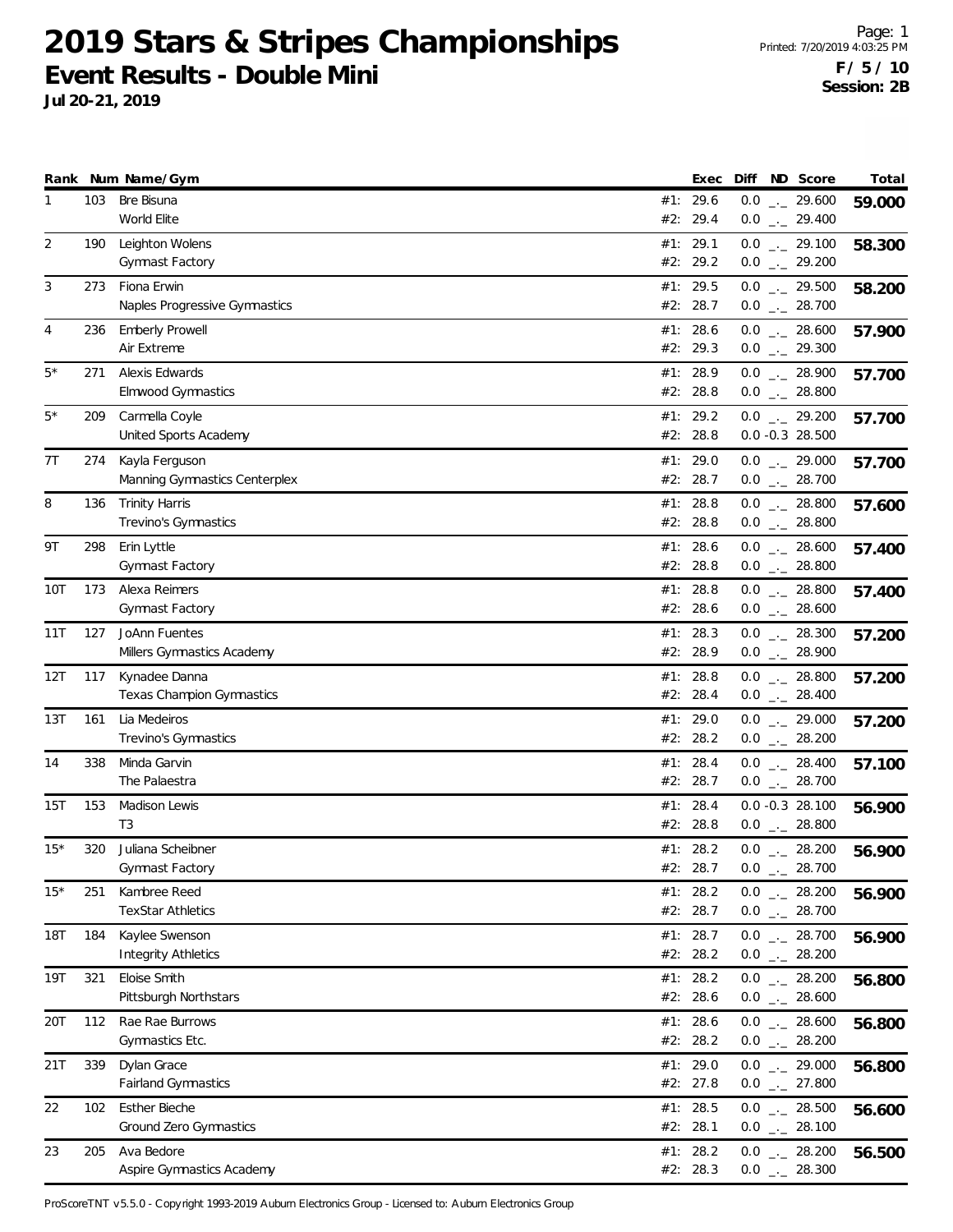|     |     | Rank Num Name/Gym                                            |     | Exec                   | ND Score<br>Diff                          | Total  |
|-----|-----|--------------------------------------------------------------|-----|------------------------|-------------------------------------------|--------|
| 24  | 262 | Zaily Jayne Bunch<br>Starz Gymnastics                        |     | #1: 27.9<br>#2: 28.5   | $0.0$ _ 27.900<br>$0.0$ _ 28.500          | 56.400 |
| 25T | 364 | Addison Jernigan<br>The Rock Performing Arts and Fitness LLC |     | #1: 28.8<br>#2: 28.4   | 0.0 -0.9 27.900<br>$0.0$ _ 28.400         | 56.300 |
| 26T | 222 | T McAfee<br>K and L Tumbletown                               |     | #1: 28.1<br>#2: 28.2   | $0.0$ _ 28.100<br>$0.0$ _ 28.200          | 56.300 |
| 27  | 110 | Alexis Brown<br>Gymnast Factory                              |     | #1: 28.9<br>#2: 28.2   | $0.0$ _ 28.900<br>$0.0 - 0.9 27.300$      | 56.200 |
| 28T | 330 | Callie Watkins<br>Trevino's Gymnastics                       |     | #1: 27.5<br>#2: 28.6   | $0.0$ _ 27.500<br>$0.0$ _ 28.600          | 56.100 |
| 29T | 365 | Lillie Lew<br>Gymnastics Of San Antonio                      | #1: | 28.1<br>#2: 28.0       | $0.0$ _ 28.100<br>$0.0$ _._ 28.000        | 56.100 |
| 30  | 239 | <b>Faith Sneller</b><br>Texas Tumbleweeds                    |     | #1: 28.0<br>#2: 28.0   | $0.0$ _ 28.000<br>$0.0$ _ 28.000          | 56.000 |
| 31  | 160 | <b>Brooke McLain</b><br>The Palaestra                        | #1: | 28.0<br>#2: 27.9       | $0.0$ _ 28.000<br>$0.0$ _ 27.900          | 55.900 |
| 32  | 170 | Maci Pickle<br><b>Extreme Cheer and Tumble</b>               |     | #1: 28.2<br>#2: 27.9   | $0.0$ _ 28.200<br>$0.0 - 0.3$ 27.600      | 55.800 |
| 33T | 319 | Rylee Rusinko<br><b>High Point Athletics</b>                 |     | #1: 27.8<br>#2: 27.9   | $0.0$ _ 27.800<br>$0.0$ _ 27.900          | 55.700 |
| 34T | 179 | Abby Schleiffer<br>Fire House Gymnastics                     |     | #1: 28.0<br>#2: 27.7   | $0.0$ _._ 28.000<br>$0.0$ _ 27.700        | 55.700 |
| 35T | 270 | Ella Dring<br>M and M Gymnastics                             |     | #1: 27.6<br>#2: 27.9   | $0.0$ _ 27.600<br>$0.0$ _ 27.900          | 55.500 |
| 36T | 129 | Jenna Garland<br>Pittsburgh Northstars                       | #1: | 28.8<br>#2: 27.6       | $0.0$ $_{-}$ 28.800<br>$0.0 - 0.9 26.700$ | 55.500 |
| 37  | 311 | Jenna Murphy<br><b>Integrity Athletics</b>                   |     | #1: $25.8$<br>#2: 27.7 | $0.0$ _._ 25.800<br>$0.0$ _ 27.700        | 53.500 |
| 38  | 108 | Elleni Bowers<br>Trevino's Gymnastics                        | #1: | 20.5<br>#2: 20.4       | $0.0$ _ 20.500<br>$0.0$ _ 20.400          | 40.900 |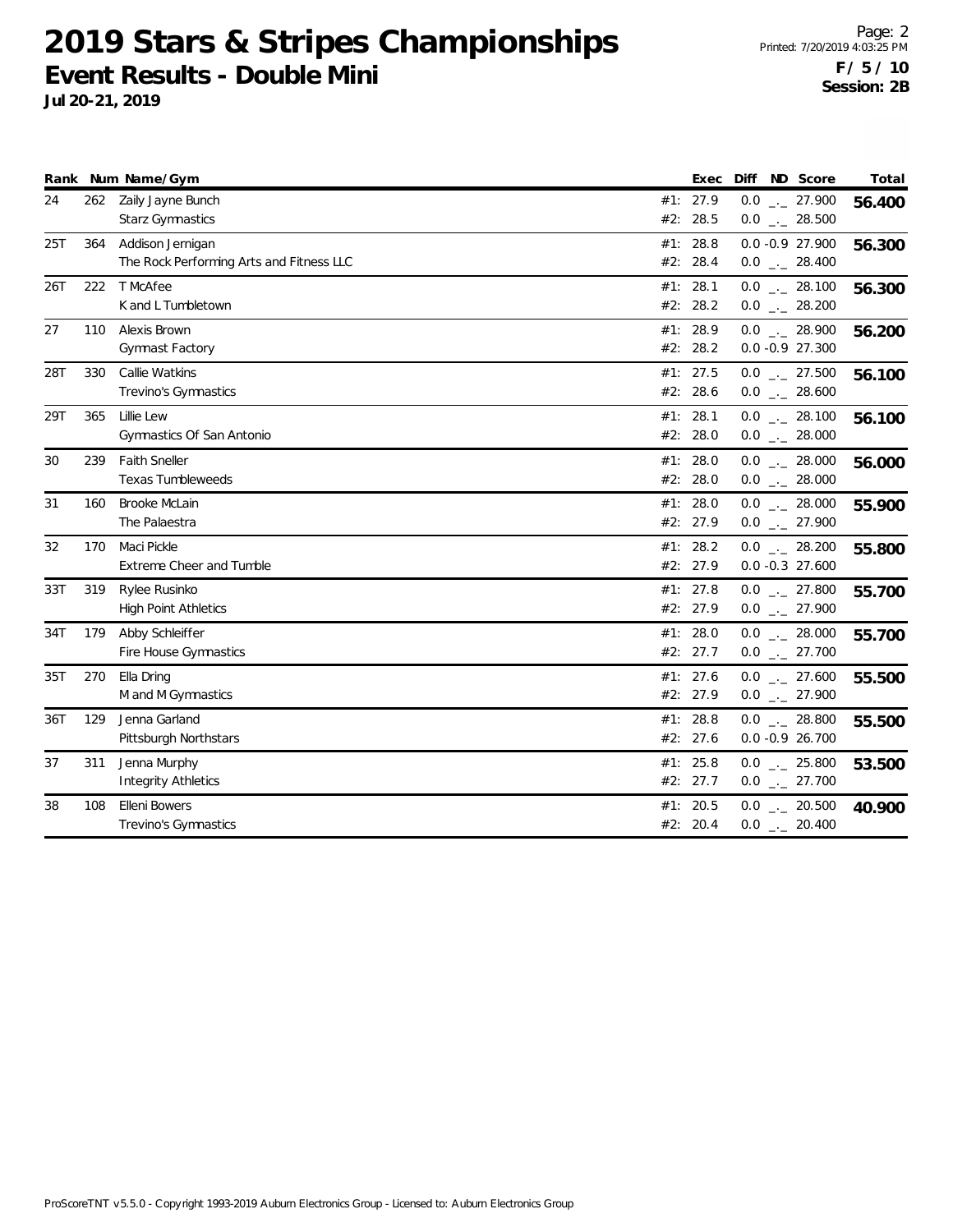|                |     | Rank Num Name/Gym                                     |            | Exec                 | Diff | ND Score                                 | Total  |
|----------------|-----|-------------------------------------------------------|------------|----------------------|------|------------------------------------------|--------|
|                | 182 | Michael Sofia<br>Flip Factory Trampoline and Tumbling | #1:<br>#2: | 28.9<br>28.9         | 0.0  | 0.0 28.900<br>0.0 0.0 28.900             | 57.800 |
| 2              | 342 | Joshua Jones-Puthoff<br><b>Fairland Gymnastics</b>    | #1:<br>#2: | 28.7<br>28.6         |      | $0.0$ $0.0$ 28.700<br>$0.0$ _ 28.600     | 57.300 |
| 3T             | 187 | Saxton Tyler<br>Waxahachie Gymnastics Center          | #1:<br>#2: | 28.3<br>28.5         |      | $0.0$ $0.0$ 28.300<br>$0.0$ $0.0$ 28.500 | 56.800 |
| 4 <sub>T</sub> | 171 | Braddox Putman<br>MGA Odessa                          | #1:<br>#2: | 28.4<br>28.4         |      | $0.0$ $0.0$ 28.400<br>$0.0$ _ 28.400     | 56.800 |
| 5              | 369 | Cooper Paige<br>Amplify Gymnastics                    | #1:<br>#2: | 28.3<br>28.2         |      | $0.0$ $0.0$ 28.300<br>$0.0$ $0.0$ 28.200 | 56.500 |
| 6              | 125 | Elio Fantauzzi<br>The Gymnastics Revolution           | #1:        | 27.7<br>#2: 28.5     |      | 0.0 0.0 27.700<br>$0.0$ $0.0$ 28.500     | 56.200 |
|                | 195 | Calder Kong<br>Silver Stars Gymnastics                | #1:        | 28.7<br>#2: 27.0     |      | $0.0$ $0.0$ 28.700<br>$0.0$ $0.0$ 27.000 | 55.700 |
| 8              | 371 | Zac Rogers<br>Aspire Gymnastics Academy               |            | #1: 27.0<br>#2: 27.8 |      | $0.0$ $0.0$ 27.000<br>$0.0$ $0.0$ 27.800 | 54.800 |
| 9              | 829 | Sawyer Whitemiller<br>Extreme Air Gymnastics Academy  | #2:        | #1: 28.3<br>20.3     |      | $0.0$ _ 28.300<br>$0.0$ $0.0$ 20.300     | 48.600 |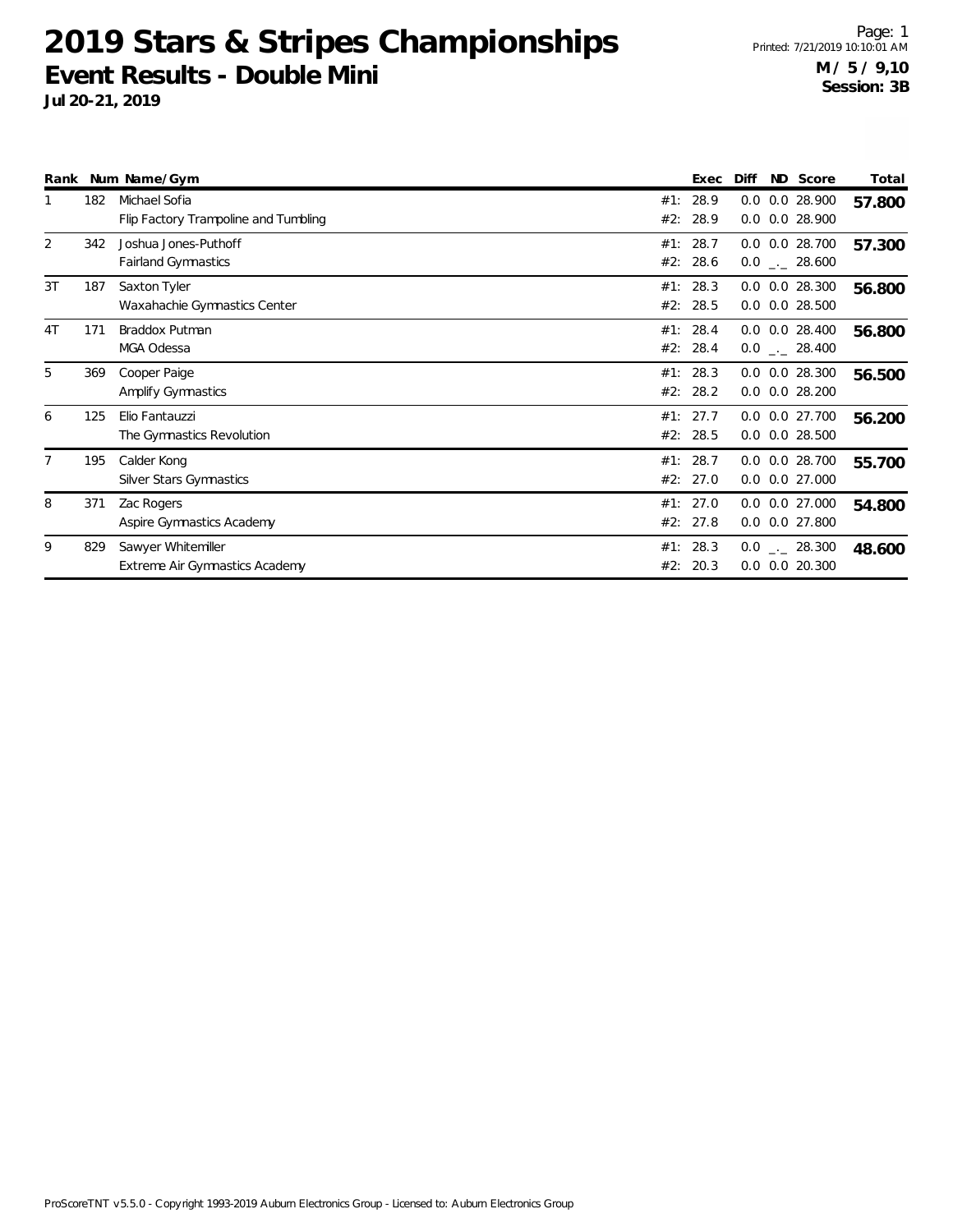**Jul 20-21, 2019**

|       |     | Rank Num Name/Gym                                       |     | Exec                 | Diff ND Score                                  | Total  |
|-------|-----|---------------------------------------------------------|-----|----------------------|------------------------------------------------|--------|
| 1     | 149 | Maddy Kelley<br>Miss Maria's Acrobat & Dance            | #2: | #1: 28.8<br>28.9     | $0.0$ _ 28.800<br>$0.0$ $_{-}$ 28.900          | 57.700 |
| 2     | 326 | Kat Topolski<br>Airborne Academy                        |     | #1: 28.6<br>#2: 28.9 | $0.0$ _ 28.600<br>$0.0$ $_{\leftarrow}$ 28.900 | 57.500 |
| 3T    | 377 | Mia Whittle<br><b>Texas Twisters</b>                    |     | #1: 28.5<br>#2: 28.8 | $0.0$ _ 28.500<br>$0.0$ _ 28.800               | 57.300 |
| 4T    | 193 | Taegan Fletcher<br>All American Gymnastics              |     | #1: 28.9<br>#2: 28.4 | $0.0$ _ 28.900<br>$0.0$ _._ 28.400             | 57.300 |
| 5T    | 156 | Aliya Loyd<br>Millers Gymnastics Academy                |     | #1: 28.5<br>#2: 28.7 | $0.0$ _ 28.500<br>$0.0$ _ 28.700               | 57.200 |
| 6T    | 105 | Emily Bolton<br>Gymnast Factory                         |     | #1: 28.8<br>#2: 28.4 | $0.0$ _ 28.800<br>$0.0$ _ 28.400               | 57.200 |
| 7T    | 300 | <b>Tinsley Maples</b><br><b>High Point Athletics</b>    |     | #1: 28.7<br>#2: 28.4 | $0.0$ _ 28.700<br>$0.0$ _ 28.400               | 57.100 |
| 8Τ    | 121 | Savannah Diaz<br>Millers Gymnastics Academy             |     | #1: 28.8<br>#2: 28.3 | $0.0$ _ 28.800<br>$0.0$ _ 28.300               | 57.100 |
| 9     | 248 | McKenna Lanford<br>Foothills Gymnastics                 |     | #1: 28.8<br>#2: 28.2 | $0.0$ _ 28.800<br>$0.0$ _ 28.200               | 57.000 |
| $10*$ | 269 | Lucy Doyle<br>All American Gymnastics                   |     | #1: 28.3<br>#2: 28.5 | $0.0$ _ 28.300<br>$0.0$ _ 28.500               | 56.800 |
| $10*$ | 116 | Nyjah Crump<br>Mills Gymnastics USA                     |     | #1: 28.3<br>#2: 28.5 | $0.0$ _ 28.300<br>$0.0$ _ 28.500               | 56.800 |
| $10*$ | 276 | Marlee Ford<br>Top Flight Gymnastics Training Center    | #1: | 28.6<br>#2: 28.2     | $0.0$ _ 28.600<br>$0.0$ _ 28.200               | 56.800 |
| $10*$ | 119 | Isabella De La Torre<br>T <sub>3</sub>                  |     | #1: 28.6<br>#2: 28.2 | $0.0$ _._ 28.600<br>$0.0$ _ 28.200             | 56.800 |
| 14T   | 165 | Kylie Ortiz<br>Manning Gymnastics Centerplex            |     | #1: 28.7<br>#2: 28.1 | $0.0$ _ 28.700<br>$0.0$ _ 28.100               | 56.800 |
| 15T   | 141 | Sydney Hilliard<br>FAST Sports Performance and Tumbling |     | #1: 27.9<br>#2: 28.8 | $0.0$ $_{-}$ 27.900<br>$0.0$ _ 28.800          | 56.700 |
| $15*$ | 287 | Zayna Hunt<br>Clovis Gymnastics Academy                 |     | #1: 28.1<br>#2: 28.6 | $0.0$ _ 28.100<br>$0.0$ _ 28.600               | 56.700 |
| $15*$ | 142 | Haylee Holzback<br>DeVeau's School of Gymnastics        |     | #1: 28.1<br>#2: 28.6 | $0.0$ _ 28.100<br>$0.0$ _ 28.600               | 56.700 |
| 18T   | 163 | <b>Addison Metz</b><br>Texas Tumblers Gymnastics        |     | #1: 28.2<br>#2: 28.4 | $0.0$ _ 28.200<br>$0.0$ _ 28.400               | 56.600 |
| 19T   | 344 | Mia Liotta<br>Jersey Jets Gymnastics                    |     | #1: 28.4<br>#2: 28.2 | $0.0$ _ 28.400<br>$0.0$ _ 28.200               | 56.600 |
| 20T   | 157 | <b>Avery Martin</b><br>Manning Gymnastics Centerplex    |     | #1: 28.5<br>#2: 28.1 | $0.0$ _ 28.500<br>$0.0$ _ 28.100               | 56.600 |
| 21T   | 183 | Miah Storr<br>Airborne Academy                          |     | #1: 28.6<br>#2: 28.0 | $0.0$ _ 28.600<br>$0.0$ _ 28.000               | 56.600 |
| 22T   | 101 | Brooklyn Baccus<br>Manning Gymnastics Centerplex        |     | #1: 28.1<br>#2: 28.3 | $0.0$ _ 28.100<br>$0.0$ _ 28.300               | 56.400 |
| 23T   | 370 | Charlotte Parent<br>SunDance Gymnastics                 |     | #1: 28.3<br>#2: 28.1 | $0.0$ _ 28.300<br>$0.0$ _ 28.100               | 56.400 |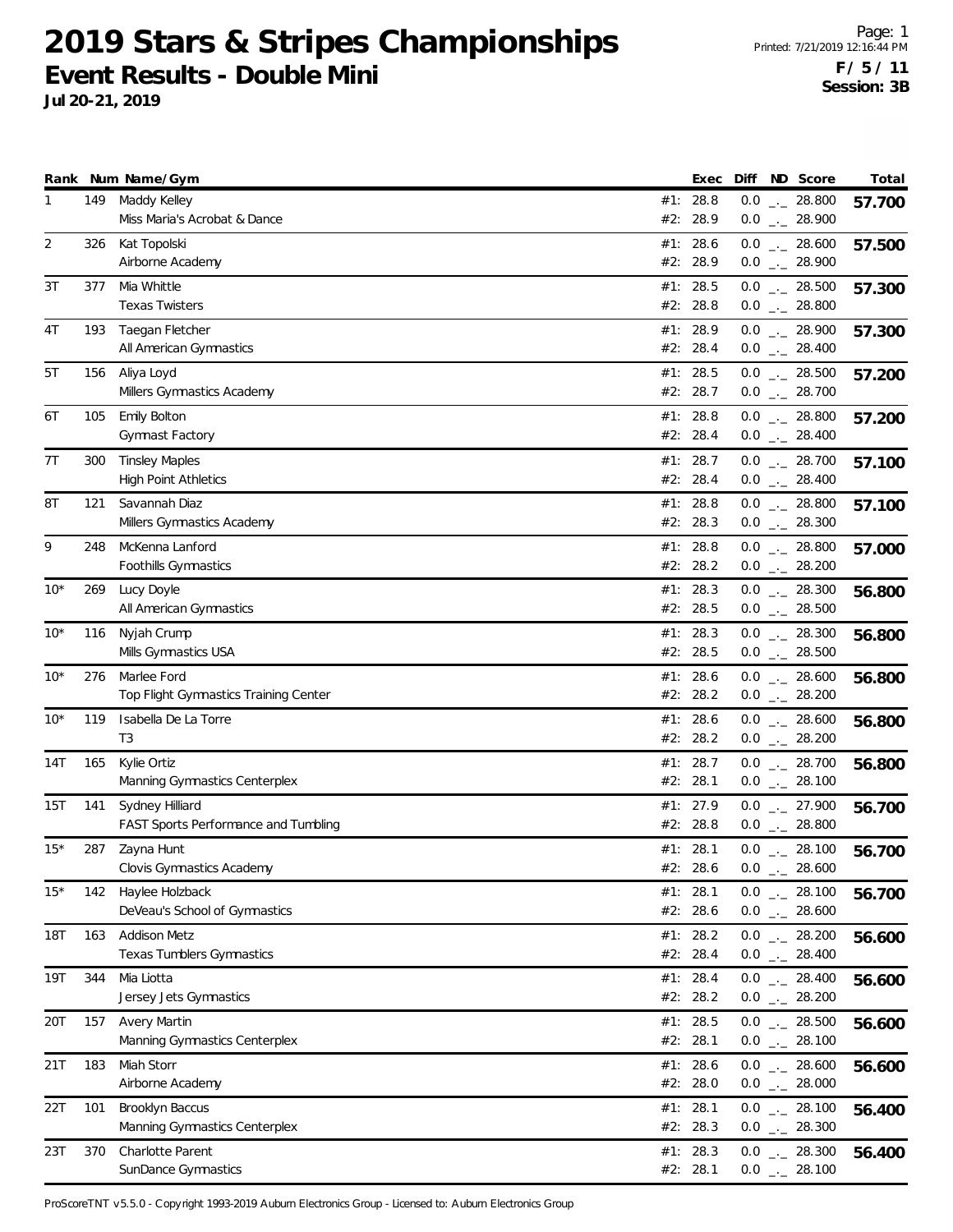**Jul 20-21, 2019**

|       |     | Rank Num Name/Gym                                    |     | Exec                 | Diff |                                       | ND Score | Total  |
|-------|-----|------------------------------------------------------|-----|----------------------|------|---------------------------------------|----------|--------|
| 24T   | 308 | Ivy Moore<br>KMC Dance and Gymnastics Center         | #2: | #1: 28.4<br>28.0     |      | $0.0$ _ 28.400<br>$0.0$ _ 28.000      |          | 56.400 |
| $25*$ | 293 | Livija Kramer                                        |     | #1: 28.2             |      | $0.0 - 0.3$ 27.900                    |          | 56.200 |
|       |     | Silver Stars Gymnastics                              |     | #2: 28.3             |      | $0.0$ $_{-}$ 28.300                   |          |        |
| $25*$ | 351 | Lauren Simon                                         |     | #1: 28.8             |      | $0.0$ _ 28.800                        |          | 56.200 |
|       |     | TAG USA Gymnastics                                   |     | #2: 28.3             |      | $0.0 -0.927.400$                      |          |        |
| $25*$ | 104 | Kylie Bloomquist                                     |     | #1: 28.3             |      | $0.0$ _ 28.300                        |          | 56.200 |
|       |     | J and J Tumbling and Trampoline Team                 |     | #2: 27.9             |      | $0.0$ $_{-}$ 27.900                   |          |        |
| $25*$ | 258 | Lynessa Baker                                        |     | #1: 28.3             |      | $0.0$ _ 28.300                        |          | 56.200 |
|       |     | Hi Flyers TT Gymnastics                              |     | #2: 27.9             |      | $0.0$ $_{-}$ 27.900                   |          |        |
| 29    | 216 | Brooklynne Ivans                                     |     | #1: 28.2             |      | $0.0$ _ 28.200                        |          | 56.100 |
|       |     | Taylor Tumbling                                      |     | #2: 27.9             |      | $0.0$ _ 27.900                        |          |        |
| 30T   | 306 | Elle Modock                                          |     | #1: 27.6             |      | $0.0$ _ 27.600                        |          | 56.000 |
|       |     | The Gymnastics Revolution                            |     | #2: 28.4             |      | $0.0$ _ 28.400                        |          |        |
| 31T   | 159 | <b>Tess McHugh</b>                                   |     | #1: 28.1             |      | $0.0$ _ 28.100                        |          | 56.000 |
|       |     | Airborne Academy                                     |     | #2: 27.9             |      | $0.0$ $_{-}$ 27.900                   |          |        |
| 32T   | 327 | Lyla Trusty<br>Infinite Bounds                       |     | #1: 28.9             |      | $0.0$ _ 28.900                        |          | 56.000 |
|       |     |                                                      |     | #2: 27.1             |      | $0.0$ _ 27.100                        |          |        |
| 33    | 356 | <b>Taylor Avery</b><br><b>Cutting Edge Athletics</b> |     | #1: 27.4<br>#2: 28.4 |      | $0.0$ _ 27.400<br>$0.0$ _ 28.400      |          | 55.800 |
|       |     |                                                      |     |                      |      |                                       |          |        |
| 34T   | 145 | Arianna Hunt<br><b>Island Flyers</b>                 |     | #1: 27.5<br>#2: 28.2 |      | $0.0$ $_{-}$ 27.500<br>$0.0$ _ 28.200 |          | 55.700 |
| $34*$ |     |                                                      | #1: | 27.7                 |      | $0.0$ $_{-}$ 27.700                   |          |        |
|       | 325 | Presley Tidwell<br>Infinite Bounds                   |     | #2: 28.0             |      | $0.0$ _ 28.000                        |          | 55.700 |
| $34*$ | 115 | <b>Riley Crum</b>                                    |     | #1: 27.7             |      | $0.0$ _._ 27.700                      |          |        |
|       |     | Zero Gravity Gymnastics and Cheer                    |     | #2: 28.0             |      | $0.0$ _._ 28.000                      |          | 55.700 |
| 37T   | 235 | Lindsey Orozco                                       |     | #1: 27.9             |      | $0.0$ _ 27.900                        |          | 55.700 |
|       |     | Foothills Gymnastics                                 |     | #2: 27.8             |      | $0.0$ _ 27.800                        |          |        |
| 38T   | 323 | Cassidy Stern                                        |     | #1: 28.1             |      | $0.0$ _ 28.100                        |          | 55.700 |
|       |     | Metropolitan Elite Gymnastics & Athletic             |     | #2: 27.6             |      | $0.0$ _ 27.600                        |          |        |
| 39T   | 214 | Alexandra Grodzka-Erazo                              |     | #1: 28.6             |      | $0.0$ _._ 28.600                      |          | 55.700 |
|       |     | United Sports Academy                                |     | #2: 27.4             |      | $0.0 -0.3$ 27.100                     |          |        |
| 40    | 111 | Bailey Buchanan                                      |     | #1: 27.3             |      | $0.0$ $_{-}$ 27.300                   |          | 55.600 |
|       |     | Air Extreme                                          |     | #2: 28.3             |      | $0.0$ _ 28.300                        |          |        |
| 41    | 221 | Chloe Mancuso                                        |     | #1: 28.3             |      | $0.0$ _ 28.300                        |          | 55.300 |
|       |     | United Sports Academy                                |     | #2: 27.0             |      | $0.0$ $_{\leftarrow}$ 27.000          |          |        |
| 42    | 286 | Kendall Helms                                        |     | #1: 27.9             |      | $0.0$ _ 27.900                        |          | 55.200 |
|       |     | Manning Gymnastics Centerplex                        |     | #2: 27.3             |      | $0.0$ _ 27.300                        |          |        |
| 43    | 291 | Isabela Kennedy-Kortes                               |     | #1: 27.4             |      | $0.0$ _ 27.400                        |          | 55.100 |
|       |     | M and M Gymnastics                                   |     | #2: 27.7             |      | $0.0$ _ 27.700                        |          |        |
| 44T   | 188 | Tatum Underwood                                      |     | #1: 27.5             |      | $0.0 -0.3$ 27.200                     |          | 54.900 |
|       |     | Eagle Gymnastics Academy                             |     | #2: 28.0             |      | $0.0 -0.3$ 27.700                     |          |        |
| 45T   | 144 | Kyrra Humphries                                      |     | #1: 28.1             |      | $0.0$ _ 28.100                        |          | 54.900 |
|       |     | Legacy Elite Athletics                               |     | #2: 26.8             |      | $0.0$ _ 26.800                        |          |        |
| 46    | 196 | Jenyce Perez                                         |     | #1: 20.6             |      | $0.0$ _ 20.600                        |          | 48.000 |
|       |     | Gymnastics Du Sol                                    |     | #2: 28.3             |      | $0.0 - 0.9 27.400$                    |          |        |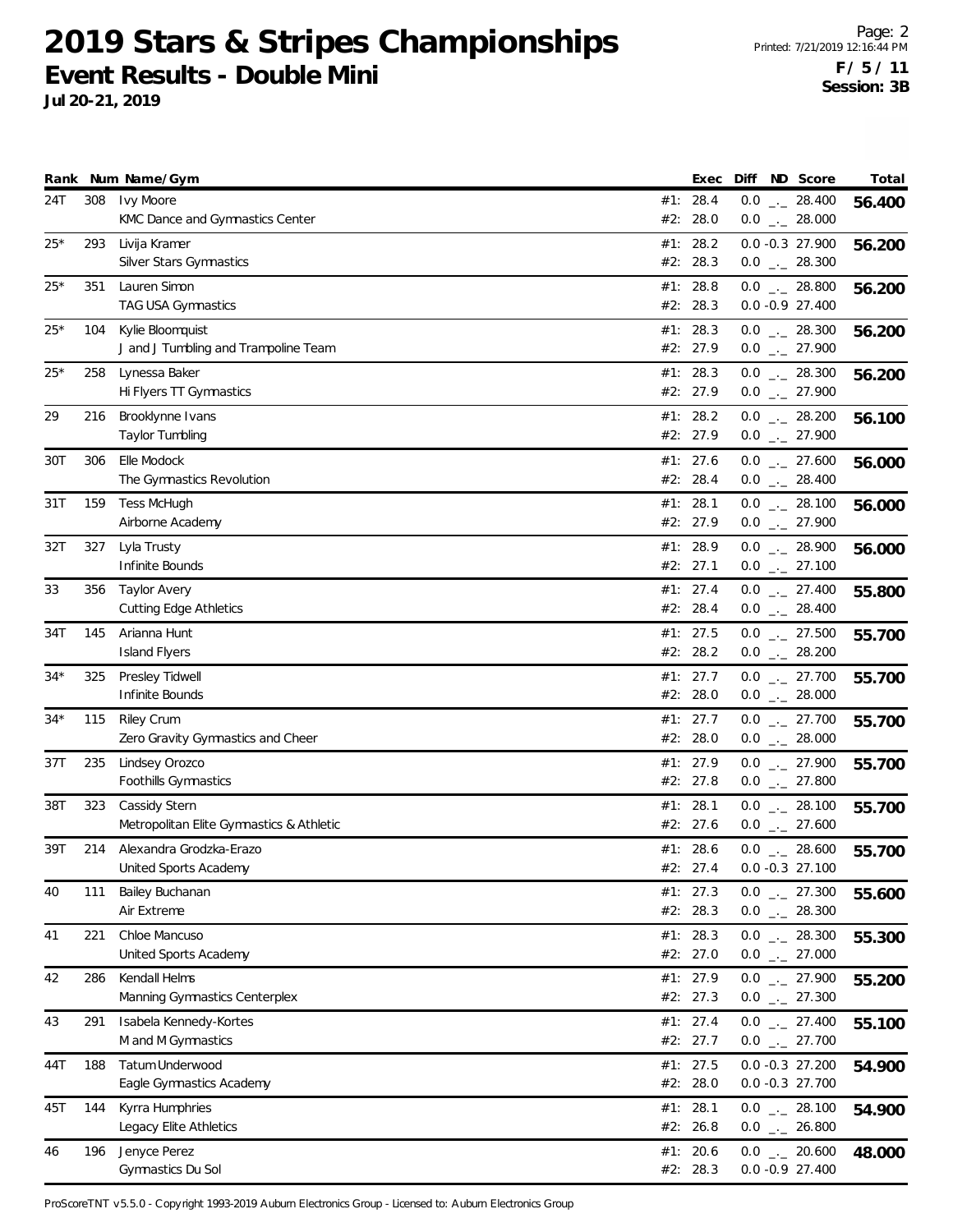|  | Rank Num Name/Gym           |  |  | Exec Diff ND Score            | Total                                    |
|--|-----------------------------|--|--|-------------------------------|------------------------------------------|
|  | 47 210 Callie Curry         |  |  |                               | #1: $0.0$ $0.0$ $_{--}$ $0.000$ $20.200$ |
|  | <b>High Point Athletics</b> |  |  | $#2: 20.2 \t 0.0 \t . 20.200$ |                                          |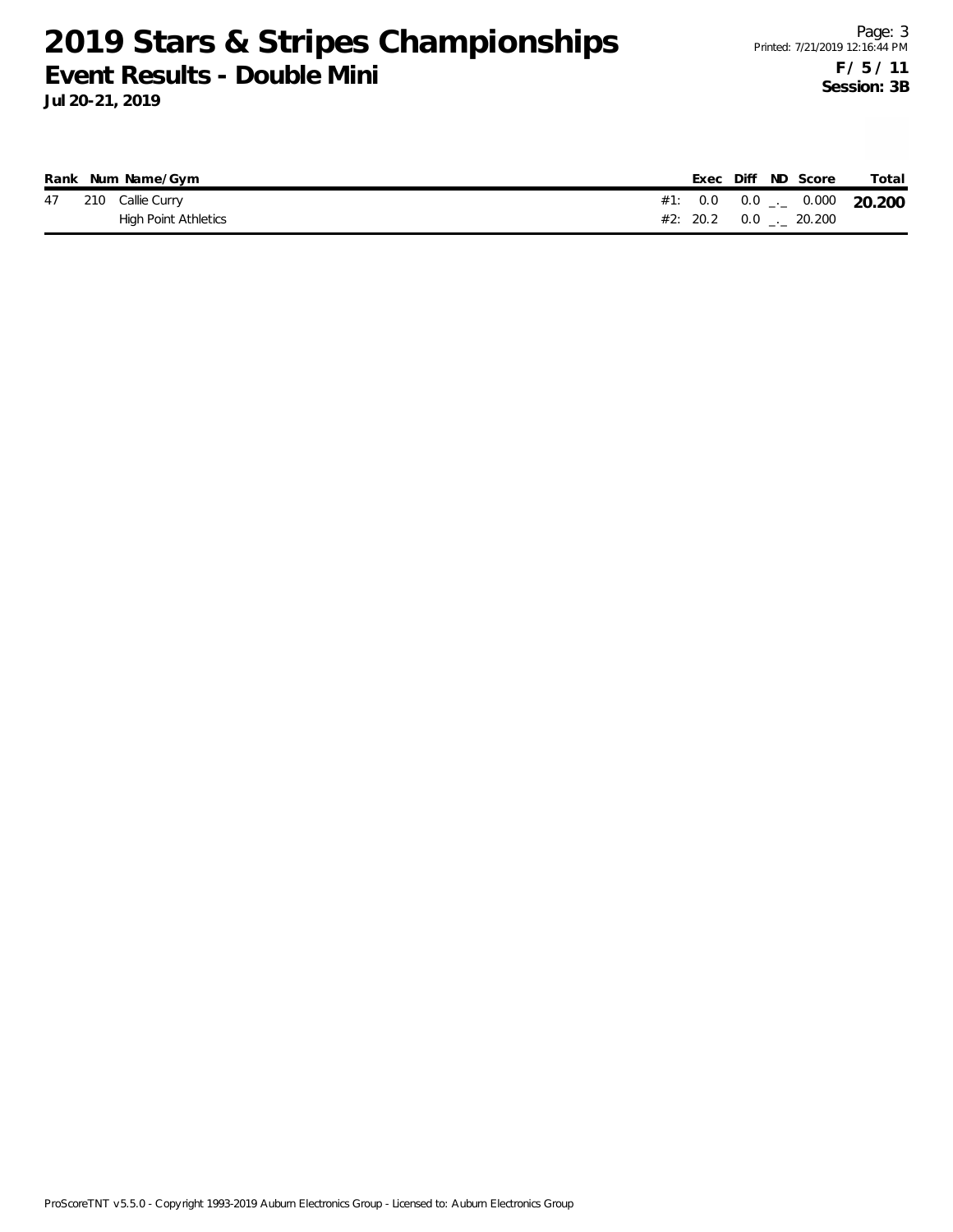**Jul 20-21, 2019**

|       |     | Rank Num Name/Gym                                             |     | Exec                 | Diff ND Score                                  | Total  |
|-------|-----|---------------------------------------------------------------|-----|----------------------|------------------------------------------------|--------|
| 1     | 106 | Marlyssa Bombarde<br><b>Gymnast Factory</b>                   |     | #1: 29.4<br>#2: 29.4 | $0.0$ $_{\leftarrow}$ 29.400<br>$0.0$ _ 29.400 | 58.800 |
| 2Τ    | 343 | Sadee Knudsen<br>Up Side Down Tumblers                        |     | #1: 28.5<br>#2: 29.0 | $0.0$ _ 28.500<br>$0.0$ _ 29.000               | 57.500 |
| 3T    | 322 | Keira Smith<br><b>Island Flyers</b>                           |     | #1: 28.3<br>#2: 28.2 | $1.0$ $_{\leftarrow}$ 29.300<br>$0.0$ _ 28.200 | 57.500 |
| 4     | 133 | Kylie Haller-Frawley<br>Trevino's Gymnastics                  |     | #1: 28.3<br>#2: 29.1 | $0.0$ _ 28.300<br>$0.0$ $_{-}$ 29.100          | 57.400 |
| 5     | 135 | Sierra Hardcastle<br>The Rock Performing Arts and Fitness LLC |     | #1: 28.2<br>#2: 29.0 | $0.0$ _ 28.200<br>$0.0$ $_{-}$ 29.000          | 57.200 |
| 6T    | 341 | Ryla Holder<br>Millers Gymnastics Academy                     |     | #1: 28.4<br>#2: 28.6 | $0.0$ _ 28.400<br>$0.0$ _ 28.600               | 57.000 |
| 7T    | 134 | Olivia Hamilton<br>Gymnast Factory                            | #2: | #1: 28.6<br>28.4     | $0.0$ $0.0$ 28.600<br>$0.0$ _ 28.400           | 57.000 |
| $7^*$ | 283 | Erin Grace<br>Fairland Gymnastics                             |     | #1: 28.7<br>#2: 28.3 | $0.0$ _ 28.700<br>$0.0$ _ 28.300               | 57.000 |
| $7^*$ | 240 | Morgan Swaney<br>Airborne Academy                             |     | #1: 28.7<br>#2: 28.3 | $0.0$ _ 28.700<br>$0.0$ _ 28.300               | 57.000 |
| 10T   | 302 | Rayna Marthi<br>Top Flight Gymnastics Training Center         |     | #1: 28.8<br>#2: 28.2 | $0.0$ _ 28.800<br>$0.0$ _ 28.200               | 57.000 |
| $11*$ | 295 | Jessie Li<br>World Elite                                      | #1: | 28.4<br>#2: 28.5     | $0.0$ _ 28.400<br>$0.0$ _ 28.500               | 56.900 |
| $11*$ | 200 | Taylor Steverson (Houdyshel<br>Amplify Gymnastics             |     | #1: 28.4<br>#2: 28.5 | $0.0$ _ 28.400<br>$0.0$ _ 28.500               | 56.900 |
| 13T   | 393 | Katherine Curry<br><b>High Point Athletics</b>                |     | #1: 28.5<br>#2: 28.4 | $0.0$ $0.0$ 28.500<br>$0.0$ _ 28.400           | 56.900 |
| 14T   | 334 | Olivia Young<br>Infinite Bounds                               |     | #1: 28.8<br>#2: 28.1 | $0.0$ _ 28.800<br>$0.0$ _ 28.100               | 56.900 |
| 15T   | 313 | Madylin Olguin<br><b>TexStar Athletics</b>                    | #1: | 28.3<br>#2: 28.5     | $0.0$ _ 28.300<br>$0.0$ _ 28.500               | 56.800 |
| 16T   | 122 | Alexia Dubois<br>MGA Odessa                                   |     | #1: 28.4<br>#2: 28.4 | $0.0$ _._ 28.400<br>$0.0$ _._ 28.400           | 56.800 |
| 17T   | 213 | Aidan Gray<br>Tenacious T&T                                   |     | #1: 27.9<br>#2: 28.8 | $0.0$ $_{-}$ 27.900<br>$0.0$ _ 28.800          | 56.700 |
| 18T   | 167 | Olivia Palmer<br>Trevino's Gymnastics                         |     | #1: 28.1<br>#2: 28.6 | $0.0$ _ 28.100<br>$0.0$ _ 28.600               | 56.700 |
| 19T   | 310 | LaLa Morris<br>Tumble Tech                                    |     | #1: 28.3<br>#2: 28.4 | $0.0$ _ 28.300<br>$0.0$ _ 28.400               | 56.700 |
| 20    | 155 | Mandy Loya<br>West Texas Trampoline & Tumbling Explosi        |     | #1: 28.1<br>#2: 28.5 | $0.0$ $_{-}$ 28.100<br>$0.0$ _ 28.500          | 56.600 |
| 21    | 199 | Rachel Szczepanski<br><b>Cutting Edge Athletics</b>           |     | #1: 28.1<br>#2: 28.4 | $0.0$ _ 28.100<br>$0.0$ _ 28.400               | 56.500 |
| 22T   | 118 | <b>Bree Davis</b><br>Trevino's Gymnastics                     |     | #1: 28.0<br>#2: 28.4 | $0.0$ _ 28.000<br>$0.0$ _ 28.400               | 56.400 |
| 23T   | 233 | Delaney Lack<br>Dynamite Gymnastics                           |     | #1: 28.5<br>#2: 27.9 | $0.0$ _ 28.500<br>$0.0$ _ 27.900               | 56.400 |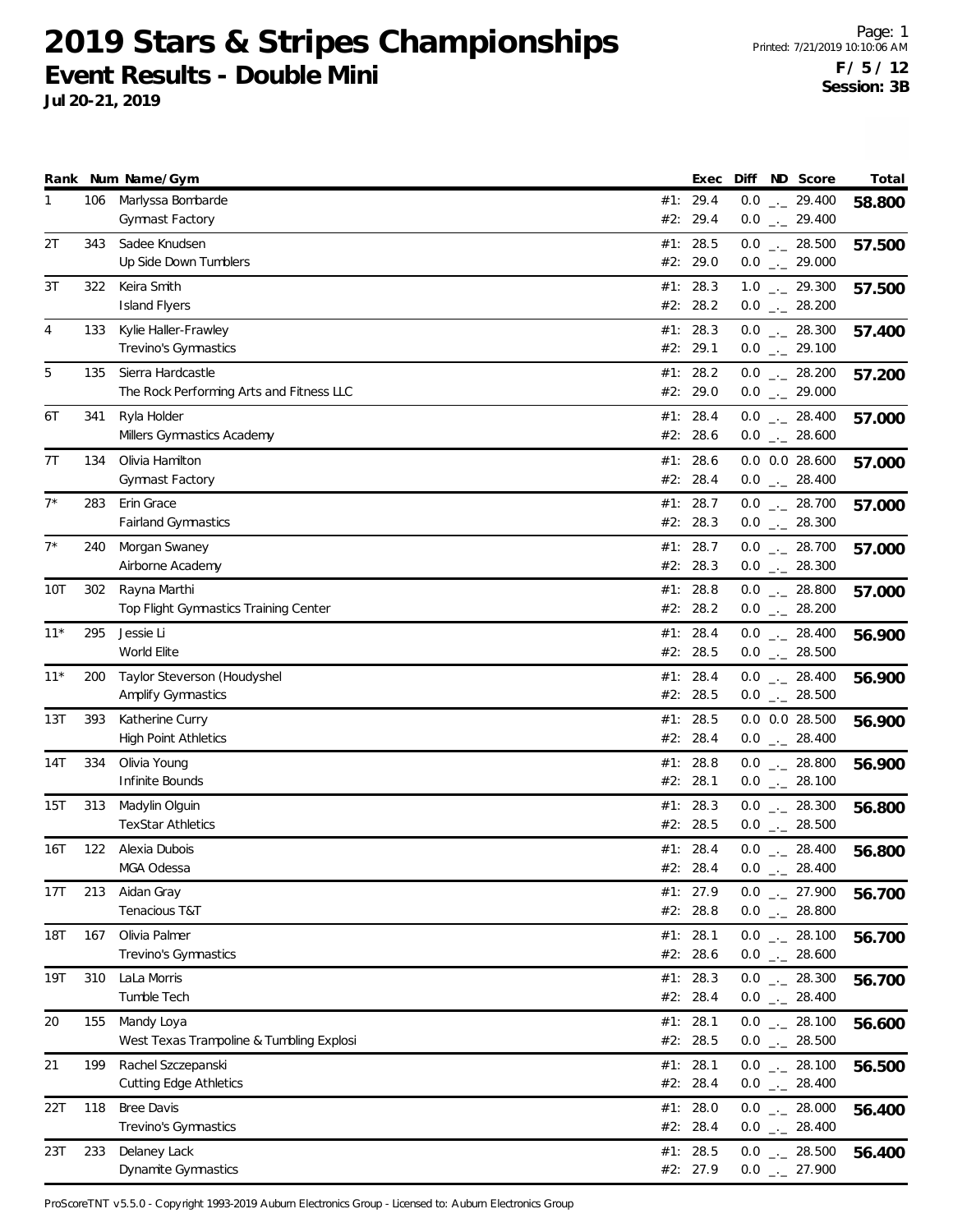|     |     | Rank Num Name/Gym                                    |                        | Exec | Diff ND Score                         | Total  |
|-----|-----|------------------------------------------------------|------------------------|------|---------------------------------------|--------|
| 24T | 281 | Ava Goodin<br>Aspire Gymnastics Academy              | #1: 28.1<br>#2: $28.2$ |      | $0.0$ _ 28.100<br>$0.0$ _ 28.200      | 56.300 |
| 25T | 186 | Faith Truax<br>Pivot                                 | #1: 28.6<br>#2: 27.7   |      | $0.0$ _._ 28.600<br>$0.0$ _ 27.700    | 56.300 |
| 26  | 303 | Sienna May<br>Tenacious T&T                          | #1: 28.2<br>#2: 28.2   |      | $0.0$ _ 28.200<br>0.0 -0.3 27.900     | 56.100 |
| 27  | 367 | McKenzie Martin<br>StarMakers Dance Co.              | #1: 27.8<br>#2: 28.2   |      | $0.0$ $_{-}$ 27.800<br>$0.0$ _ 28.200 | 56.000 |
| 28T | 277 | Kamryn Fortner<br><b>TexStar Athletics</b>           | #1: 27.2<br>#2: 28.6   |      | $0.0$ _ 27.200<br>$0.0$ _ 28.600      | 55.800 |
| 29T | 227 | Antonella Zultewicz<br>United Sports Academy         | #1: 28.0<br>#2: 27.8   |      | $0.0$ _._ 28.000<br>$0.0$ _ 27.800    | 55.800 |
| 30  | 168 | Abigale Pantoja<br>MGA Odessa                        | #1: 28.1<br>#2: 27.6   |      | $0.0$ _._ 28.100<br>$0.0$ _ 27.600    | 55.700 |
| 31  | 204 | Kaya Beckles<br>Wendy Hilliard Gymnastics Foundation | #1: 28.0<br>#2: 27.1   |      | $0.0$ _ 28.000<br>$0.0$ _ 27.100      | 55.100 |
| 32  | 363 | Laila Fredericks<br>Mills Gymnastics USA             | #1: 27.3<br>#2: 27.4   |      | 0.0 0.0 27.300<br>$0.0$ _ 27.400      | 54.700 |
| 33  | 154 | Hallie Lloyd<br>Up Side Down Tumblers                | #1: $25.8$<br>#2: 28.4 |      | $0.0$ _._ 25.800<br>$0.0$ _ 28.400    | 54.200 |
| 34  | 317 | Abi Reinhardt<br>United Gymnastix                    | #1: 28.0<br>#2: 24.8   |      | $0.0$ . 28.000<br>$0.0$ _ 24.800      | 52.800 |
| 35  | 329 | Mariah Wake<br>Dreams Gymnastics Center              | #1: 20.3<br>#2: 28.2   |      | $0.0$ _ 20.300<br>$0.0$ _ 28.200      | 48.500 |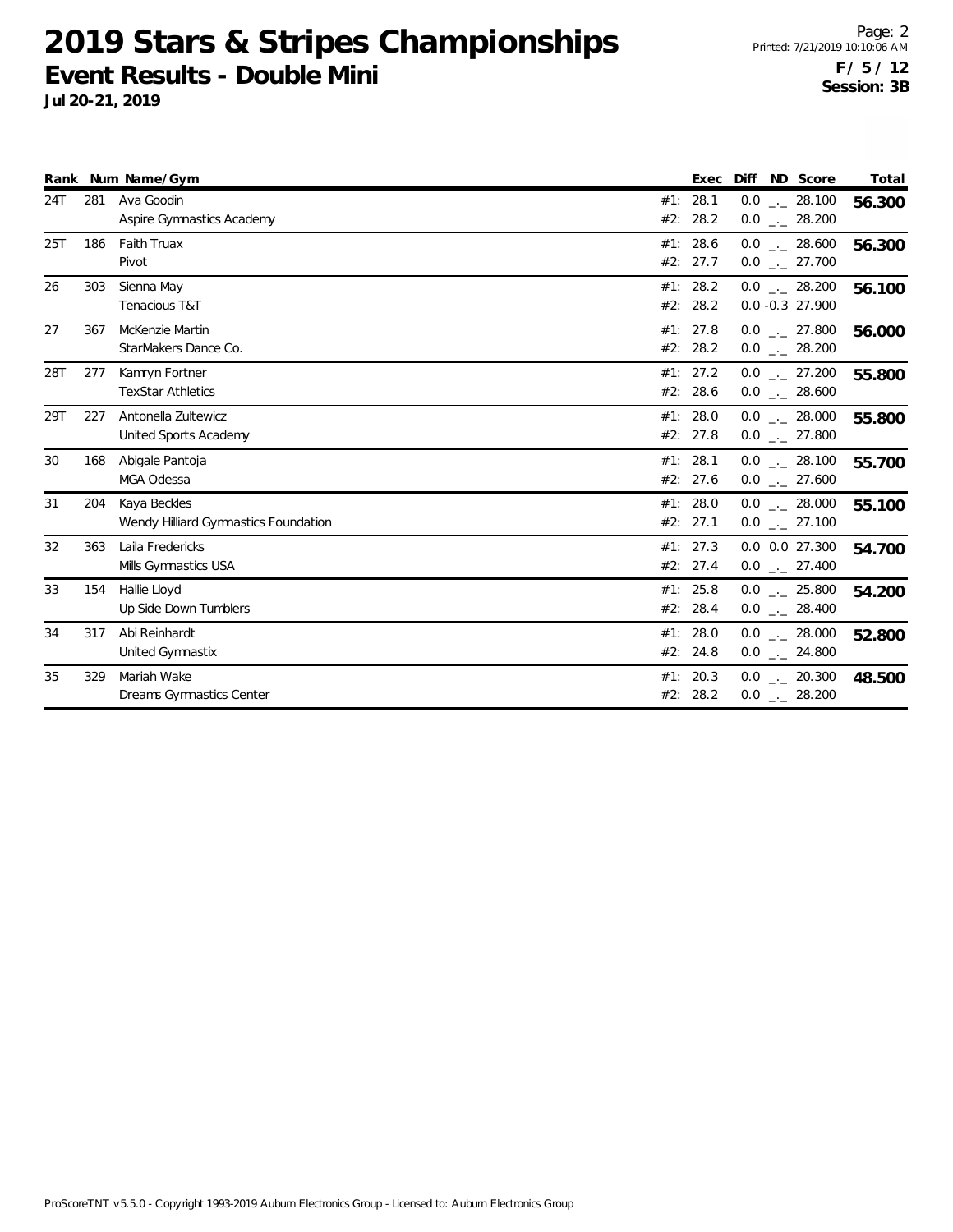| Rank           |     | Num Name/Gym                                        |            | Exec                 | Diff | ND Score                                   | Total  |
|----------------|-----|-----------------------------------------------------|------------|----------------------|------|--------------------------------------------|--------|
|                | 178 | Mason Sargel<br><b>Integrity Athletics</b>          | #1:<br>#2: | 29.1<br>28.7         | 0.0  | $0.0$ $0.0$ 29.100<br>0.0 28.700           | 57.800 |
| 2              | 253 | Chris Burse<br>Elmwood Gymnastics                   | #1:<br>#2: | 28.8<br>28.5         |      | $0.0$ $0.0$ 28.800<br>$0.0$ $0.0$ 28.500   | 57.300 |
| 3              | 229 | <b>Bauti Andres</b><br>Silver Stars Gymnastics      | #1:<br>#2: | 28.5<br>28.5         | 0.0  | $0.0$ $0.0$ 28.500<br>0.0 28.500           | 57.000 |
| 4              | 194 | Payne Houck<br>Houston Gymnastics Center of the JCC | #1:<br>#2: | 28.4<br>28.4         |      | $0.0$ $0.0$ 28.400<br>$0.0 - 0.3$ 28.100   | 56.500 |
| 5T             | 294 | Oisin Ledford<br>Foothills Gymnastics               | #1:        | 28.4<br>#2: 27.9     |      | $0.0$ $0.0$ 28.400<br>0.0 0.0 27.900       | 56.300 |
| 6T             | 355 | Judah Young<br><b>TDC Athletics</b>                 |            | #1: 29.0<br>#2: 27.6 |      | $0.0$ $0.0$ 29.000<br>$0.0 - 0.3$ 27.300   | 56.300 |
| $\overline{7}$ | 284 | Diego Granillo<br>Clovis Gymnastics Academy         |            | #1: 27.5<br>#2: 28.7 |      | $0.0$ $0.0$ 27.500<br>$0.0$ $0.0$ 28.700   | 56.200 |
| 8              | 290 | Eli Kanapathy<br>Dulles Gymnastics Academy          |            | #1: 27.6<br>#2: 27.4 |      | $0.0$ $0.0$ 27.600<br>$0.0$ $0.0$ 27.400   | 55.000 |
| 9              | 261 | <b>Brock Broadie</b><br>The Rock                    | #1:        | 27.2<br>#2: 27.4     |      | $0.0$ $0.0$ 27.200<br>$0.0$ $0.0$ $27.400$ | 54.600 |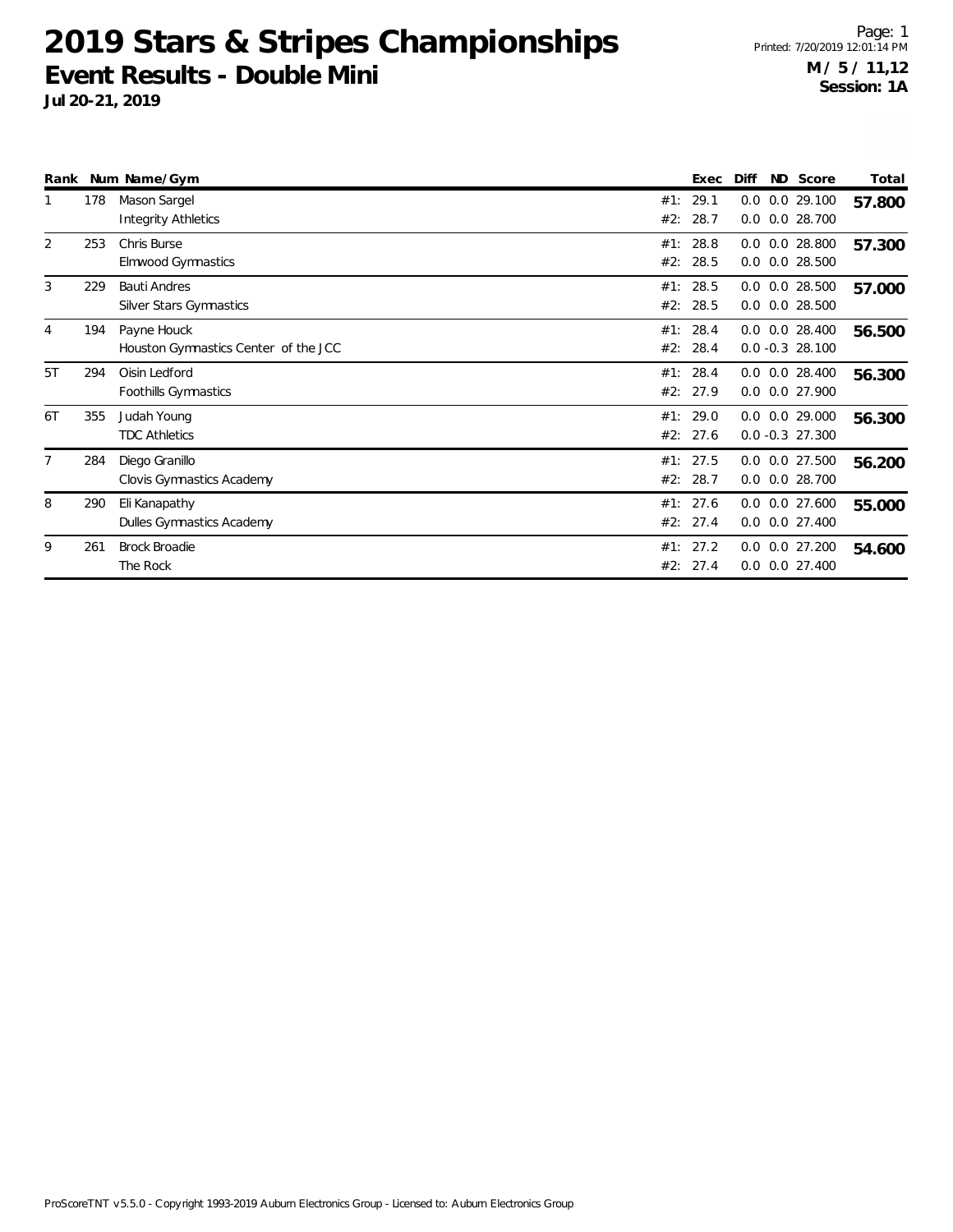**Jul 20-21, 2019**

|              |     | Rank Num Name/Gym                                    |     | Exec                 | Diff | ND Score                                                                | Total  |
|--------------|-----|------------------------------------------------------|-----|----------------------|------|-------------------------------------------------------------------------|--------|
| $\mathbf{1}$ | 337 | Natalie Fecht<br>Texas Champion Gymnastics           | #2: | #1: 28.8<br>29.5     |      | $0.0$ _ 28.800<br>$0.0$ $_{\leftarrow}$ 29.500                          | 58.300 |
| 2T           | 376 | Khylin Verplank<br>SunDance Gymnastics               |     | #1: 28.4<br>#2: 29.2 |      | $0.0$ _ 28.400<br>$0.0$ _ 29.200                                        | 57.600 |
| 3T           | 255 | Madeline Sipe<br>Dreams Gymnastics Center            |     | #1: 28.8<br>#2: 28.8 |      | $0.0$ _ 28.800<br>$0.0$ _ 28.800                                        | 57.600 |
| 4            | 324 | Teghan Theile<br><b>Suncoast Gymnastics Academy</b>  |     | #1: 28.3<br>#2: 28.9 |      | $0.0$ _ 28.300<br>$0.0$ _ 28.900                                        | 57.200 |
| 5T           | 130 | Lexi Gonzales<br>United Elite                        | #1: | 28.1<br>#2: 29.0     |      | $0.0$ _ 28.100<br>$0.0$ $_{\leftarrow}$ 29.000                          | 57.100 |
| 6T           | 260 | Piper Bowers<br>Tenacious T&T                        |     | #1: 28.6<br>#2: 28.5 |      | $0.0$ _ 28.600<br>$0.0$ _ 28.500                                        | 57.100 |
| 7            | 266 | Valentina DeAngelis<br>Naples Progressive Gymnastics |     | #1: 28.5<br>#2: 28.5 |      | $0.0$ _ 28.500<br>$0.0$ $_{\leftarrow}$ 28.500                          | 57.000 |
| 8            | 176 | Cece Rother<br>Silver Stars Gymnastics               | #1: | 28.5<br>#2: 28.4     |      | $0.0$ _ 28.500<br>$0.0$ _ 28.400                                        | 56.900 |
| 9            | 137 | Molly Hartzog<br>Airbenders                          |     | #1: 28.2<br>#2: 28.4 |      | $0.0$ _ 28.200<br>$0.0$ _._ 28.400                                      | 56.600 |
| 10           | 207 | Alexandra Blount<br>The Gymnastics Revolution        |     | #1: 28.4<br>#2: 28.1 |      | $0.0$ _ 28.400<br>$0.0$ _ 28.100                                        | 56.500 |
| 11T          | 198 | Kaylin Stepp<br>Mills Gymnastics USA                 |     | #1: 27.8<br>#2: 28.9 |      | $0.0 - 0.3$ 27.500<br>$0.0$ _ 28.900                                    | 56.400 |
| 12T          | 123 | Zoe Dumas<br>Air Extreme                             | #1: | 28.8<br>#2: 27.6     |      | $0.0$ _ 28.800<br>$0.0$ _ 27.600                                        | 56.400 |
| 13           | 120 | McKayla DeRuyter<br>World Elite                      |     | #1: 28.3<br>#2: 28.0 |      | $0.0$ _ 28.300<br>$0.0$ _ 28.000                                        | 56.300 |
| 14           | 264 | Rachel Chiappone<br><b>Stars Gymnastics</b>          |     | #1: 28.3<br>#2: 28.2 |      | $0.0 - 0.3$ 28.000<br>$0.0$ _ 28.200                                    | 56.200 |
| 15           | 333 | Lucia Yost<br>Flights Cool T&T Academy, Inc.         | #1: | 28.8<br>#2: 27.6     |      | $0.0 - 0.3$ 28.500<br>$0.0$ _ 27.600                                    | 56.100 |
| 16T          | 212 | Hannah Gonzales<br><b>Starz Gymnastics</b>           |     | #1: 27.5<br>#2: 28.5 | 0.0  | $0.0$ _ 27.500<br>28.500<br>$\mathcal{L}^{\mu}$ and $\mathcal{L}^{\mu}$ | 56.000 |
| 17T          | 307 | Alyssa Monger<br><b>WISC</b>                         |     | #1: 28.1<br>#2: 27.9 |      | $0.0$ _ 28.100<br>$0.0$ _ 27.900                                        | 56.000 |
| 18T          | 335 | Salma Elfatarany<br>Jersey Jets Gymnastics           |     | #1: 28.2<br>#2: 27.8 |      | $0.0$ _ 28.200<br>$0.0$ _ 27.800                                        | 56.000 |
| 19T          | 219 | Gabrielle Levasseur<br>United Sports Academy         |     | #1: 28.7<br>#2: 27.3 |      | $0.0$ _ 28.700<br>$0.0$ _ 27.300                                        | 56.000 |
| 20           | 289 | Laila Jordan<br>Fairland Gymnastics                  |     | #1: 27.8<br>#2: 28.1 |      | $0.0$ $_{-}$ 27.800<br>$0.0$ _ 28.100                                   | 55.900 |
| 21           | 232 | Sienna Gallo<br>Technique Gymnastics                 |     | #1: 28.1<br>#2: 28.0 |      | $0.0 -0.3$ 27.800<br>$0.0$ _ 28.000                                     | 55.800 |
| 22           | 128 | Abby Fullingim<br>Airbenders                         |     | #1: 27.9<br>#2: 27.7 |      | $0.0$ $_{-}$ 27.900<br>$0.0$ _ 27.700                                   | 55.600 |
| 23           | 191 | Ciara Avery<br><b>Cutting Edge Athletics</b>         |     | #1: 27.7<br>#2: 27.8 |      | $0.0$ _ 27.700<br>$0.0$ _ 27.800                                        | 55.500 |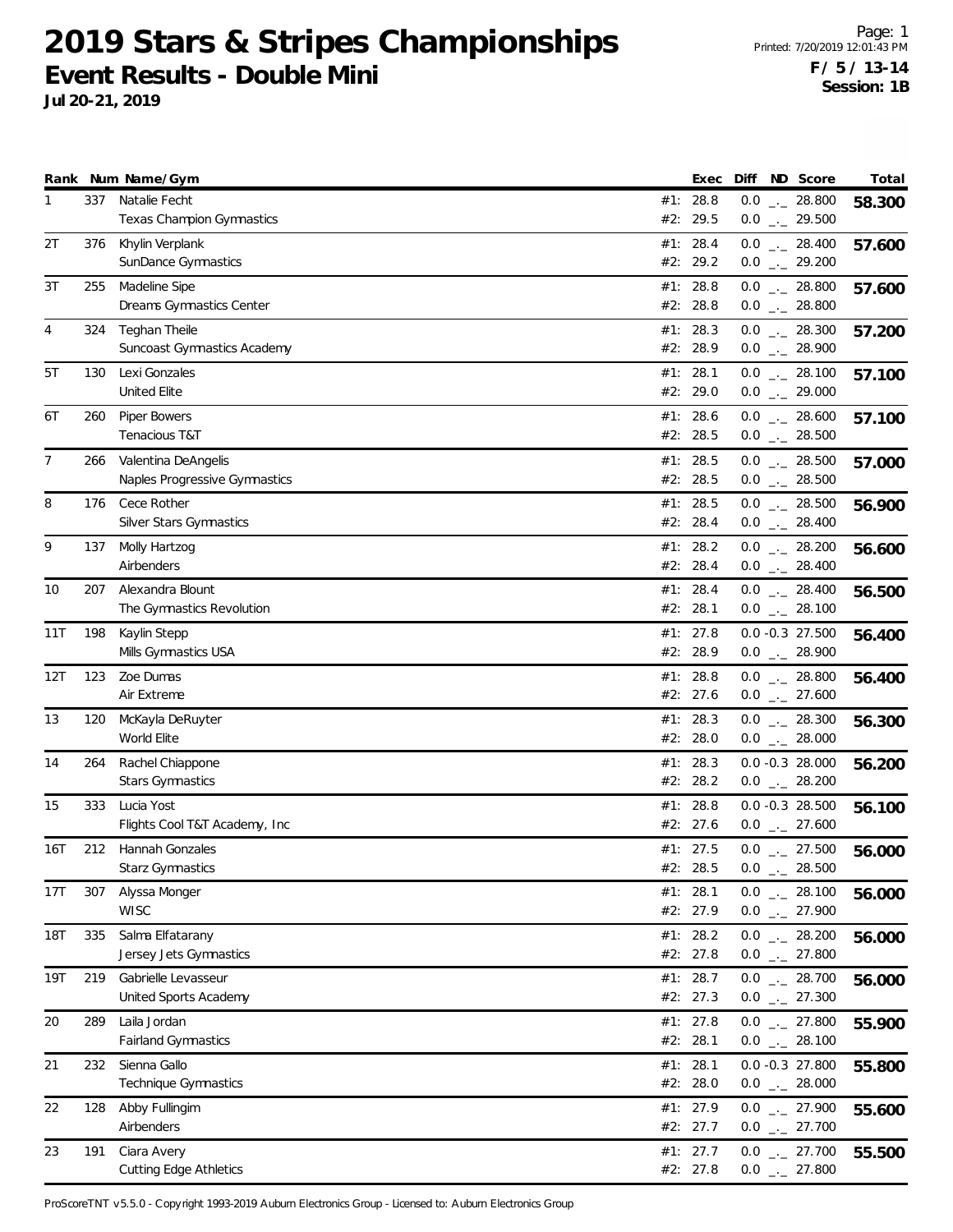|     |     | Rank Num Name/Gym                                   |                      | Exec | ND Score<br>Diff                               | Total  |
|-----|-----|-----------------------------------------------------|----------------------|------|------------------------------------------------|--------|
| 24  | 285 | Elsa Gregory<br>M and M Gymnastics                  | #1: 27.7<br>#2: 27.6 |      | $0.0$ _ 27.700<br>$0.0$ _ 27.600               | 55.300 |
| 25T | 223 | Peyton Pallman<br>United Sports Academy             | #1: 27.4<br>#2: 27.8 |      | $0.0$ _ 27.400<br>$0.0$ _ 27.800               | 55.200 |
| 26T | 230 | Sienna Avery<br><b>Cutting Edge Athletics</b>       | #1: 27.5<br>#2: 27.7 |      | $0.0$ _ 27.500<br>$0.0$ _ 27.700               | 55.200 |
| 27  | 357 | Batsheva Hazan<br>Gymnastics Du Sol                 | #1: 27.9<br>#2: 27.2 |      | $0.0$ $_{\leftarrow}$ 27.900<br>$0.0$ _ 27.200 | 55.100 |
| 28  | 151 | Abby Kirtley<br>United Sports Academy               | #1: 27.5<br>#2: 27.8 |      | $0.0 - 0.3$ 27.200<br>$0.0$ _ 27.800           | 55.000 |
| 29T | 299 | Fi Fi Mamas<br>Jersey Jets Gymnastics               | #1: 27.9<br>#2: 28.2 |      | $0.0 - 0.3 27.600$<br>$0.0 - 0.9 27.300$       | 54.900 |
| 30T | 297 | Leighlah Louis<br><b>Island Flyers</b>              | #1: 27.7<br>#2: 27.5 |      | $0.0$ _._ 27.700<br>$0.0 - 0.3$ 27.200         | 54.900 |
| 31  | 350 | Lindsay Shreve<br>Infinite Bounds                   | #1: 28.0<br>#2: 27.6 |      | $0.0$ _._ 28.000<br>$0.0 - 0.9 26.700$         | 54.700 |
| 32  | 249 | Marissa Ellison<br>Xtreme Gymnastics and Trampoline | #1: 27.3<br>#2: 28.1 |      | $0.0$ _._ 27.300<br>$0.0 - 0.9 27.200$         | 54.500 |
| 33  | 278 | Alison Frantz<br>Infinite Bounds                    | #1: 28.3<br>#2:      | 28.9 | $0.0 - 3.0 25.300$<br>$0.0$ _ 28.900           | 54.200 |
| 34  | 109 | Haley Brandes<br><b>Cutting Edge Athletics</b>      | #1: 28.1<br>#2: 20.4 |      | $0.0$ _._ 28.100<br>$0.0$ _ 20.400             | 48.500 |
| 35  | 189 | Paige Veselenak<br><b>Cutting Edge Athletics</b>    | #1: 27.8<br>#2: 20.6 |      | $0.0$ _ 27.800<br>$0.0$ _ 20.600               | 48.400 |
| 36  | 226 | Zoe Verkitus<br>United Sports Academy               | #1: 27.8<br>#2:      | 0.0  | $0.0$ _._ 27.800<br>$0.0$ _ 0.000              | 27.800 |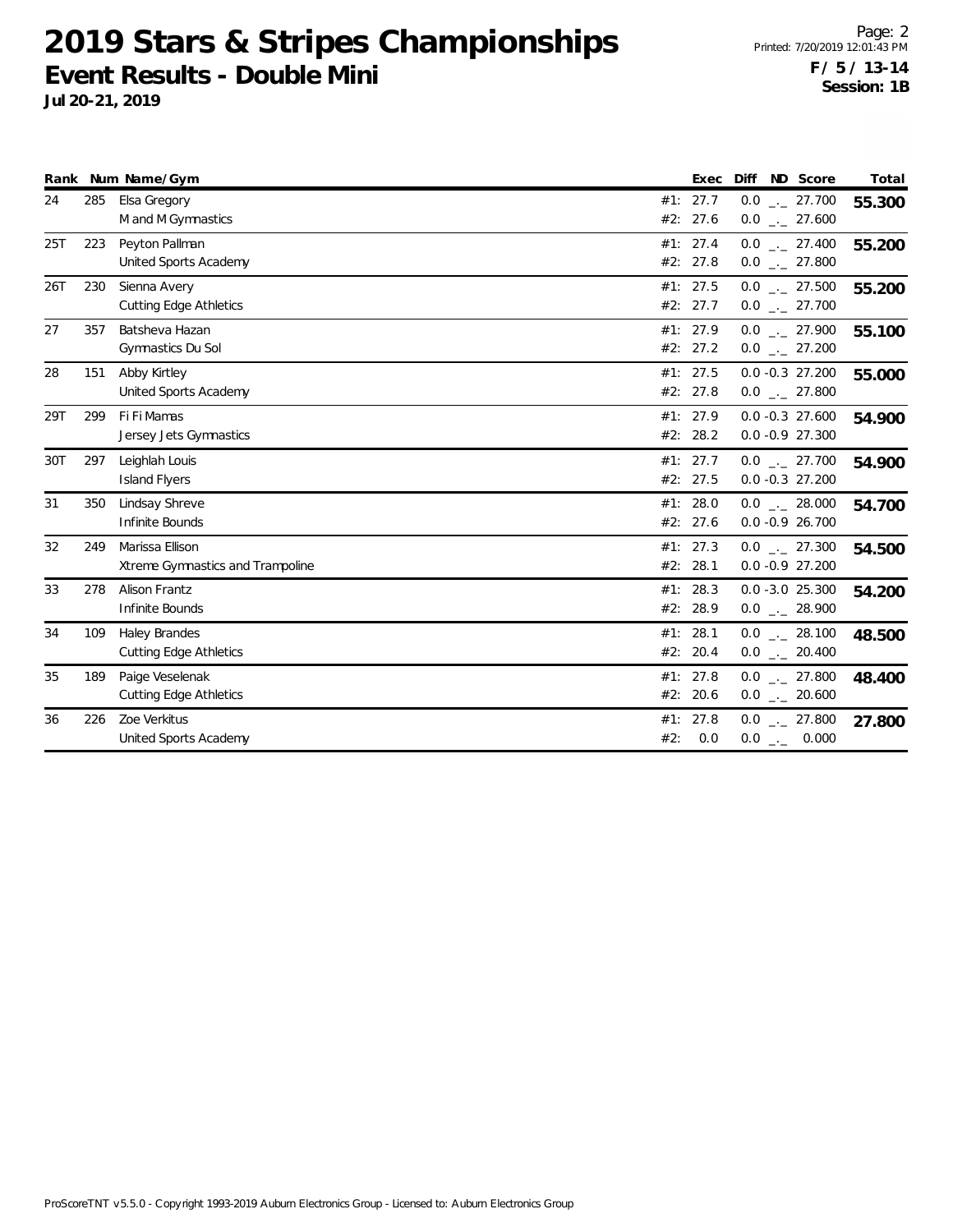|   |     | Rank Num Name/Gym                                         |     | Exec                 | Diff | ND Score                                   | Total  |
|---|-----|-----------------------------------------------------------|-----|----------------------|------|--------------------------------------------|--------|
|   | 131 | <b>Bennett Greene</b><br>Tumble Tech                      |     | #1: 28.9<br>#2: 28.9 |      | $0.0$ $0.0$ 28.900<br>$0.0$ $0.0$ 28.900   | 57.800 |
| 2 | 238 | Jordan Slider<br>Victoria Gymagic Inc.                    |     | #1: 28.3<br>#2: 29.1 |      | $0.0$ $0.0$ 28.300<br>$0.0$ $0.0$ $29.100$ | 57.400 |
| 3 | 312 | Garrett Niewinski<br>Apex Tumbling and Cheer              |     | #1: 28.7<br>#2: 28.4 |      | $0.0$ $0.0$ 28.700<br>$0.0$ $0.0$ 28.400   | 57.100 |
| 4 | 372 | Dylan Steigerwald<br>APEX                                 |     | #1: 28.2<br>#2: 28.3 |      | $0.0$ $0.0$ 28.200<br>$0.0$ $0.0$ 28.300   | 56.500 |
| 5 | 268 | Nicholas DeNisco<br>KMC Dance and Gymnastics Center       |     | #1: 28.0<br>#2: 28.2 | 0.0  | 0.028.000<br>$0.0$ $0.0$ 28.200            | 56.200 |
| 6 | 354 | Andrew Timberlake<br>Merino Trampoline Gymnastics Academy | #1: | 26.8<br>#2: 27.8     |      | $0.0$ $0.0$ 26.800<br>$0.0$ $0.0$ 27.800   | 54.600 |